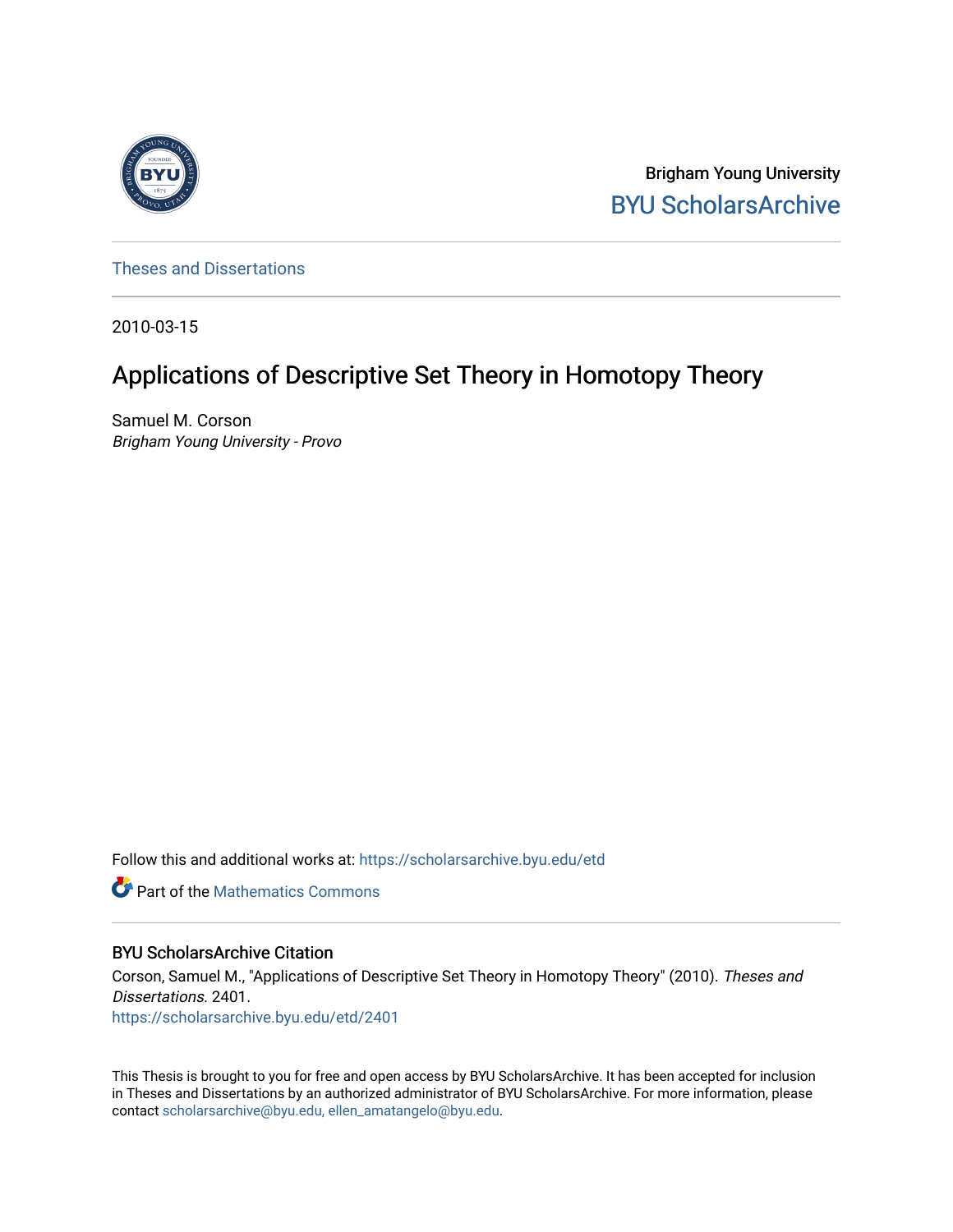Applications of Descriptive set Theory in Homotopy Theory

Samuel M. Corson

A thesis submitted to the faculty of Brigham Young University in partial fulfillment of the requirements for the degree of

Master of Science

Greg Conner, Chair Stephen Humphries James Cannon

Department of Mathematics Brigham Young University April 2010

Copyright  $\odot$  2010 Samuel M. Corson All Rights Reserved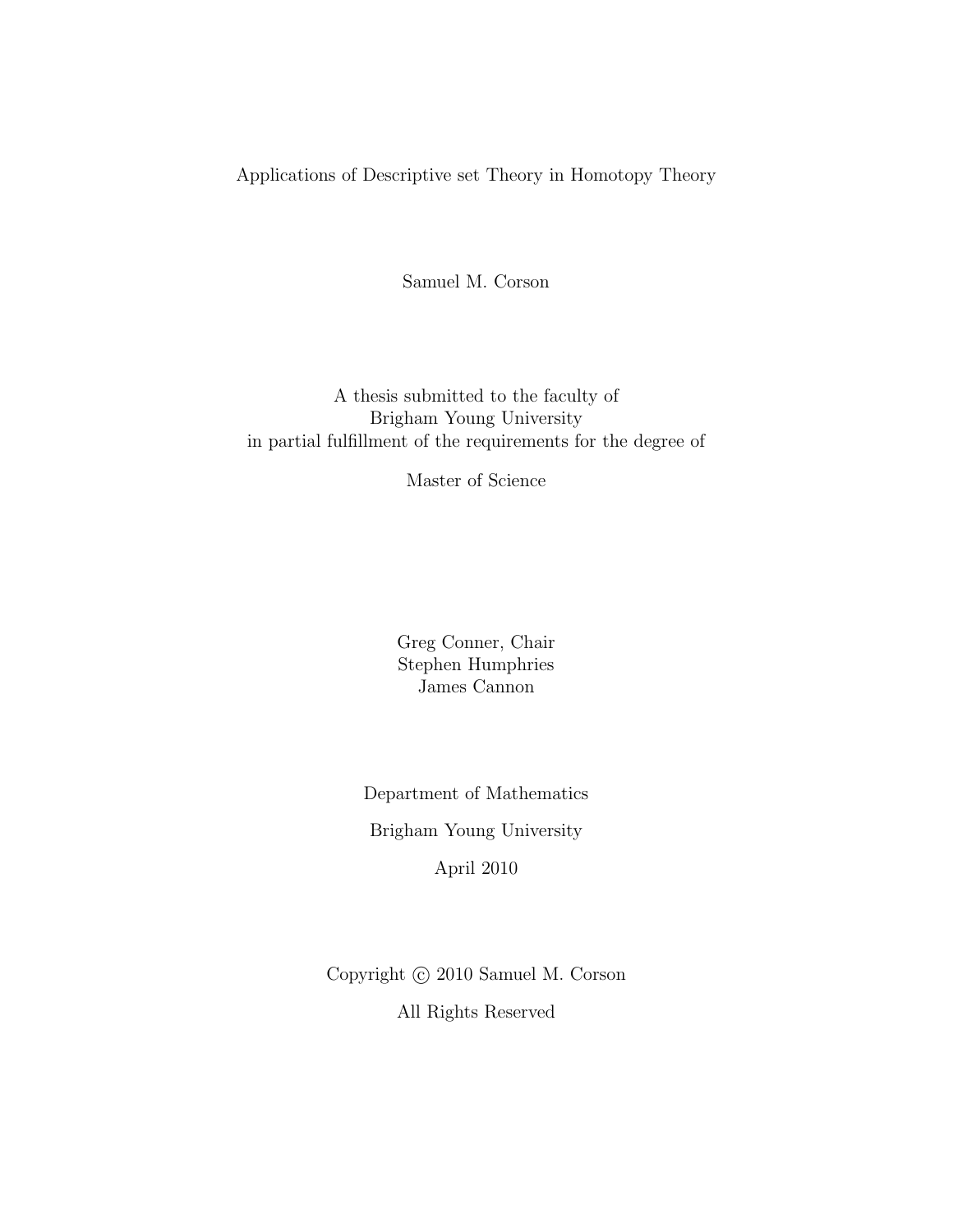# **ABSTRACT**

Applications of Descriptive set Theory in Homotopy Theory

Samuel M. Corson Department of Mathematics Master of Science

This thesis presents new theorems in homotopy theory, in particular it generalizes a theorem of Saharon Shelah [\[1\]](#page-23-0). We employ a technique used by Janusz Pawlikowski [\[2\]](#page-23-1) to show that certain Peano continua have a least nontrivial homotopy group that is finitely presented or of cardinality continuum. We also use this technique to give some relative consistency results.

Keywords: compact metric space, descriptive set theory, homotopy theory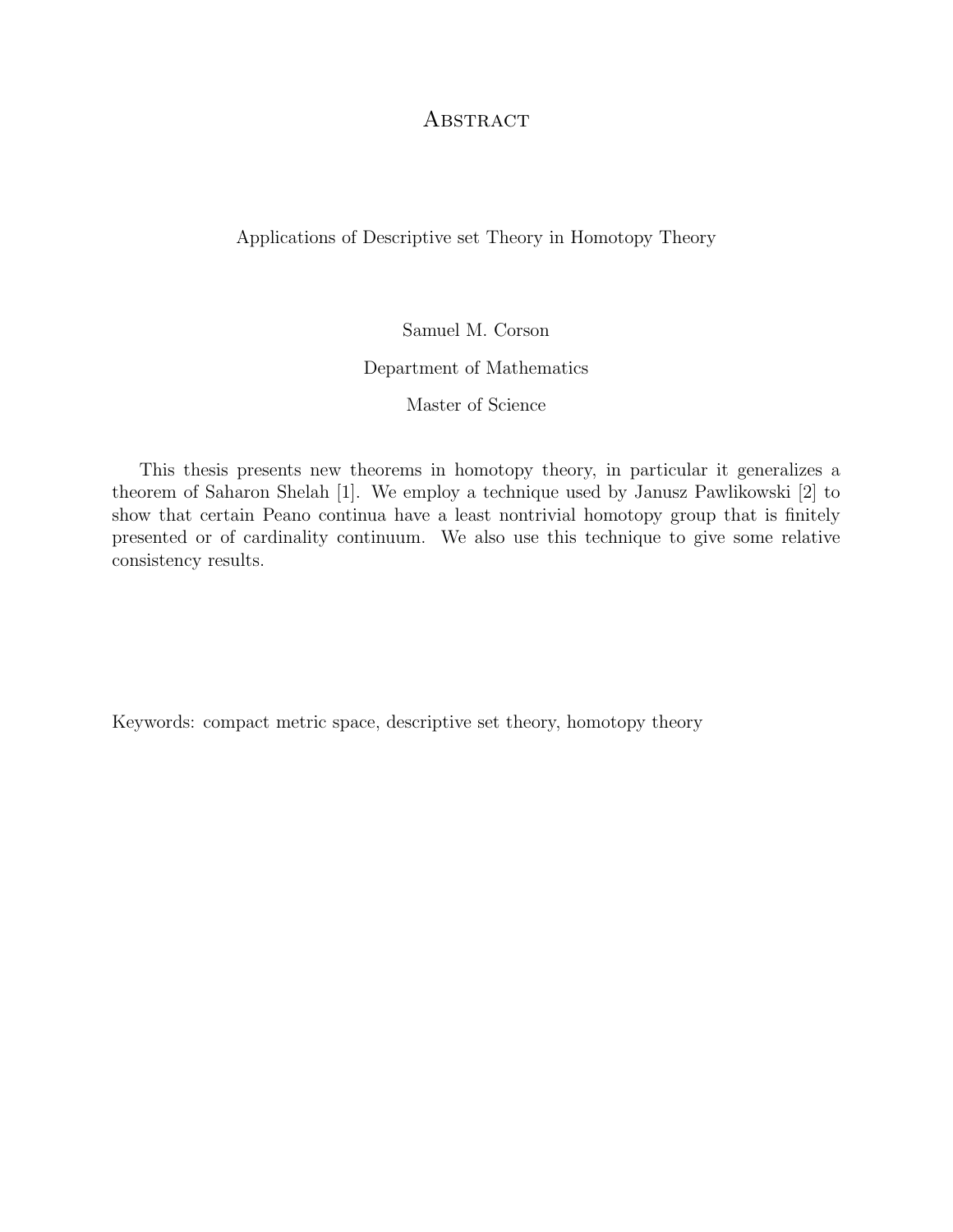#### **ACKNOWLEDGMENTS**

Special thanks are due to my adviser, Greg Conner, for his unfailing help and long hours of brainstorming with me. Also, to the members of my graduate committee for their efforts in analyzing this work. I thank Chris Grant for his readings courses in descriptive set theory that have formed a basis for much of this research. Thanks to Jeremy West for the formatting used in this thesis. Finally, a heartfelt thanks to my dear parents and family who have supported me throughout my life.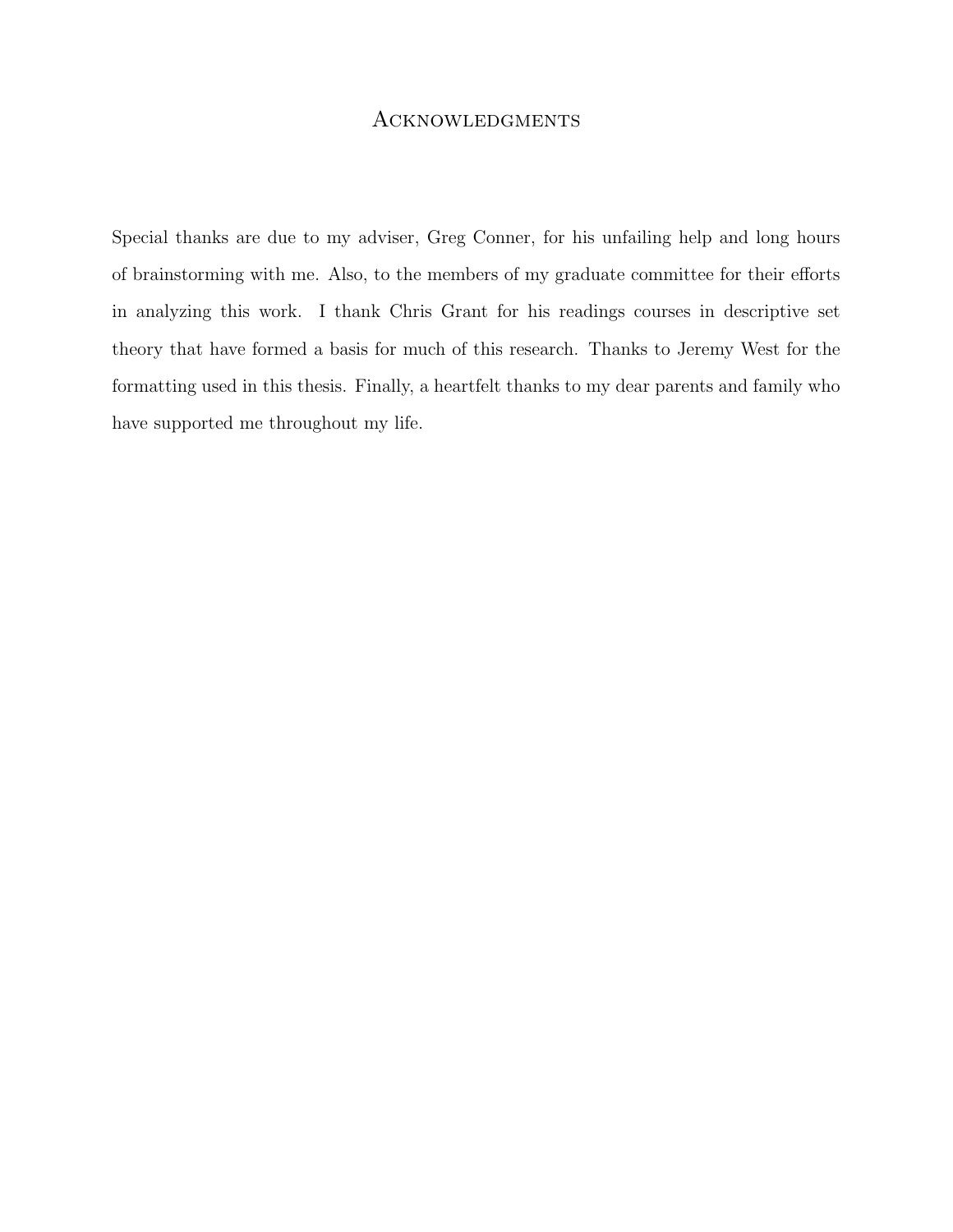# **CONTENTS**

| $\mathbf{1}$ |                                                          | Introduction                                      | $\mathbf{1}$   |
|--------------|----------------------------------------------------------|---------------------------------------------------|----------------|
| $\mathbf{2}$ | The n+1 Homotopy Group of an n-connected Peano Continuum |                                                   | $\overline{2}$ |
|              | 2.1                                                      |                                                   | 3              |
|              | 2.2                                                      | The Proof of Theorem 2.2 and a Family of Examples | 6              |
|              | 2.3                                                      |                                                   | 9              |
| $\bf{3}$     | A Consistency Result                                     |                                                   | 11             |
|              | 3.1                                                      |                                                   | 11             |
|              | 3.2                                                      |                                                   | 12             |
|              | 3.3                                                      |                                                   | 13             |
| 4            | <b>Another Consistency Result</b>                        |                                                   | 14             |
|              | 4.1                                                      |                                                   | 14             |
|              | 4.2                                                      | Statement of our Consistency Result and its Proof | 15             |
|              | 4.3                                                      |                                                   | 17             |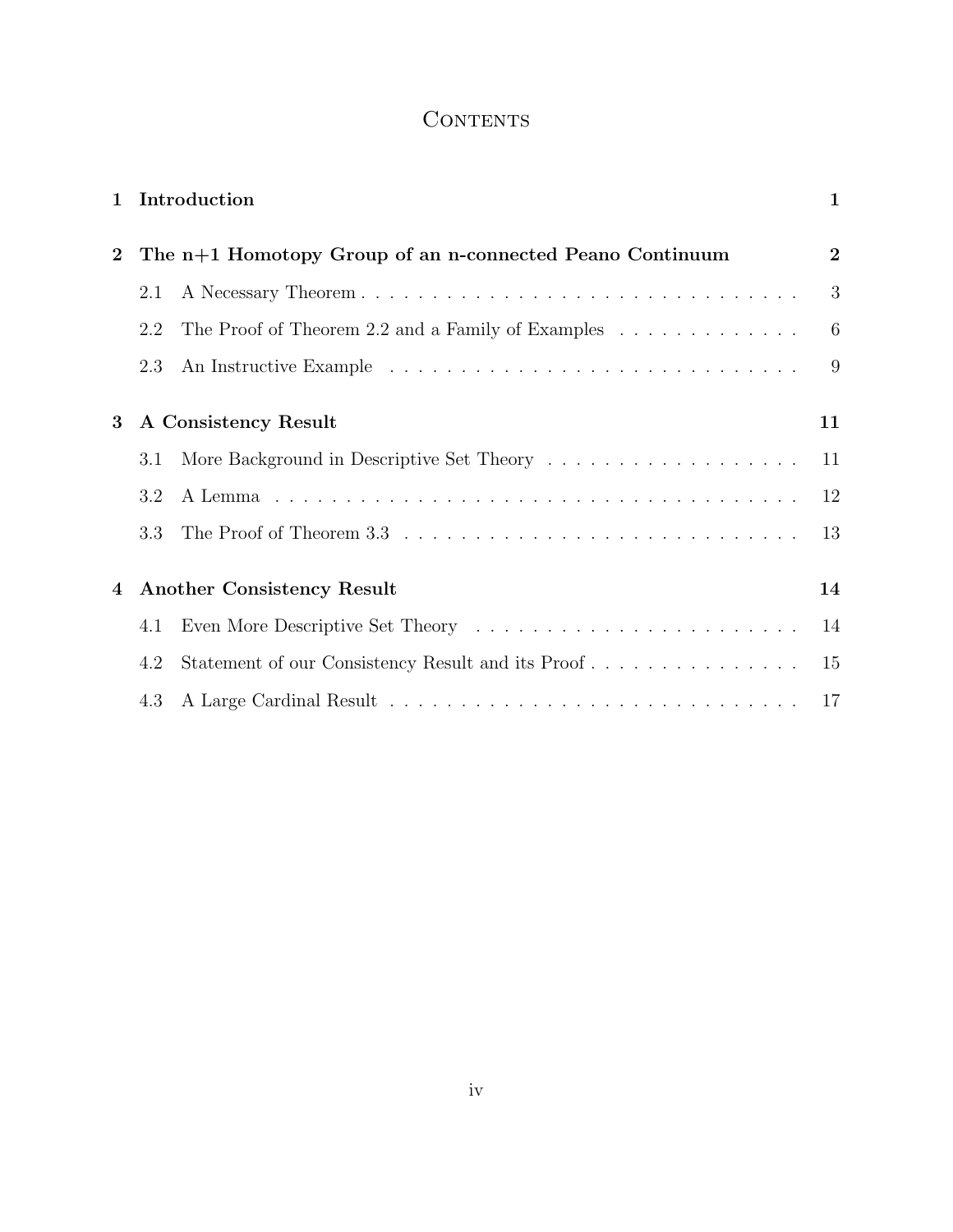#### CHAPTER 1. INTRODUCTION

<span id="page-5-0"></span>In this thesis we shall be proving results within the framework of Zermelo-Fraenkel set theory with the Axiom of Choice, which framework we shall denote ZFC. The result in chapter 2 will be proven entirely within this framework, while those in chapter 3 and chapter 4 will use stronger set theoretic axioms. We will introduce concepts in set theory as needed in the body of the text. Where we prove a theorem assuming extra set theoretic axioms, we shall indicate the axioms we assume in the statement of the theorem (as in Theorem [3.3,](#page-15-2) for example).

Given a set X, we let  $||X||$  denote the cardinality of X and shall use the standard notation  $\|\mathbb{R}\| = c$ , calling this particular cardinality continuum. By CH we mean the Continuum Hypothesis, that is, the statement that there does not exist a cardinal  $\kappa$  such that  $\aleph_0 < \kappa < c$ , and by  $\neg$  CH we mean the negation of the Continuum Hypothesis. Where appropriate, we shall think of a cardinal number as the least ordinal number of that particular cardinality (which is often the way in which the cardinals are defined). Our set N of natural numbers shall be such that  $0 \in \mathbb{N}$ . If Y is a subset of some set X that is understood by context, we shall let  $Y^c = X - Y$  be our notation for the complement of Y in X (we shall not have to use continuum products of sets). If X is a set, let  $\mathcal{P}(X)$  be the powerset of X.

We shall be discussing homotopy groups of metric spaces and assume some familiarity with algebra and topology, including nerves of covers.

**Definition 1.1.** An *n*-loop in a space X at  $x_0 \in X$  is a continuous mapping  $f : [0, 1]^n \to X$ such that  $f|_{\partial [0,1]^n} = x_0$ . We say two n-loops f and g are homotopic if there exists a continuous function  $F : [0,1]^{n+1} \to X$  such that  $F(t_1, ..., t_n, 0) = f(t_1, ..., t_n)$ ,  $F(t_1, ..., t_n, 1) =$  $g(t_1,\ldots,t_n)$  and  $F(t_1,\ldots,t_n,t)=x_0$  for  $(t_1,\ldots,t_n)\in\partial[0,1]^n$ . Such an F is called a homotopy from f to g. An n-loop is trivial if it is homotopic to a constant map, it is called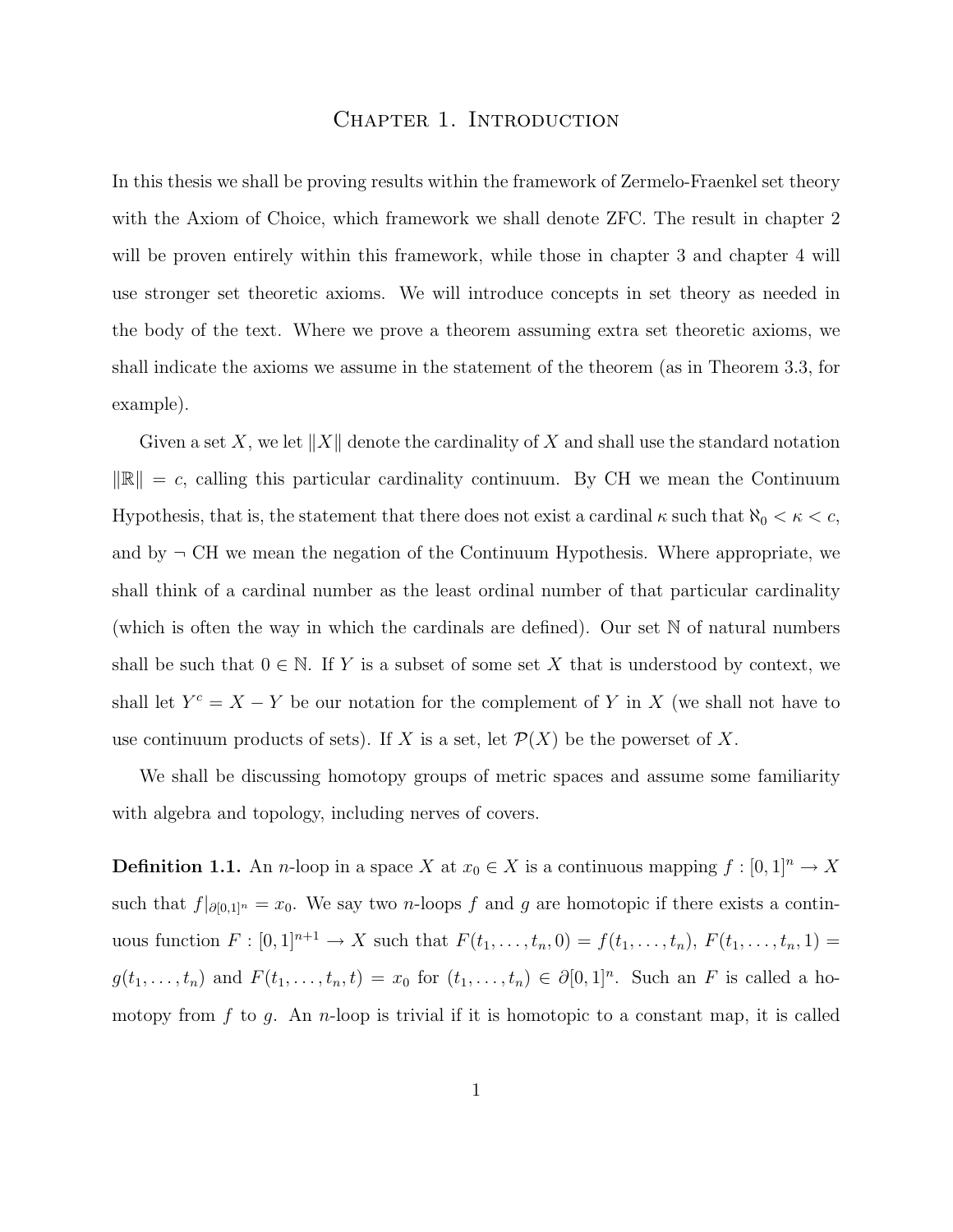essential otherwise. If X is a metric space with metric d, the diameter of a set  $A \subseteq X$ , diam(A), is given by  $\sup\{d(x,y): x,y \in A\}$ . If f is an n-loop at  $x_0$  in the metric space X, we shall say that the diameter of f is given by  $\text{diam}(f([0,1]^n)).$ 

For a specified space X and  $x_0 \in X$ , we define the operation of concatenation of n-loops  $f * g$  at  $x_0$  in the following way:

$$
(f * g)(t_1, \dots, t_n) = \begin{cases} f(t_1, \dots, t_{n-1}, 2t_n) & \text{if } t_n \leq \frac{1}{2} \\ g(t_1, \dots, t_{n-1}, 2(t_n - \frac{1}{2})) & \text{if } t_n \geq \frac{1}{2} \end{cases}
$$

It is straightforward to check that the set of all *n*-loops at  $x_0$  mod homotopy forms a group in the following way:  $[f] * [g] = [f * g]$ , where the second  $*$  is concatenation. This group is denoted  $\pi_n(X, x_0)$  and is abelian for  $n \geq 2$ . Any continuous map  $f : X \to Y$  that takes  $x_0 \in X$  to  $y_0 \in Y$  induces a homomorphism  $f_* : \pi_n(X, x_0) \to \pi_n(Y, y_0)$  in the obvious way:  $f_*([g]) = [f \circ g]$ . If X is path connected, we have that for any  $x_0, x_1 \in X$ , the groups  $\pi_n(X, x_0)$  and  $\pi_n(X, x_1)$  are isomorphic so that we can drop the  $x_0$  and write for convenience  $\pi_n(X)$ . We call  $\pi_1(X)$  the fundamental group of X.

# <span id="page-6-0"></span>Chapter 2. The n+1 Homotopy Group of an n-connected PEANO CONTINUUM

**Definition 2.1.** A path connected space X is n-connected if  $\pi_i(X)$  is trivial for  $i \leq n$ . A path connected space X is locally k-connected if for every  $x \in X$  and open neighborhood U of x there exists a path connected open neighborhood  $V \subseteq U$  of x such that the map induced by inclusion  $\pi_i(V) \to \pi_i(U)$  is the zero map for all  $i \leq k$ .

<span id="page-6-1"></span>Note that any *n*-connected, locally *n*-connected compact metric space is a Peano continuum. In this chapter, we shall prove the following theorem: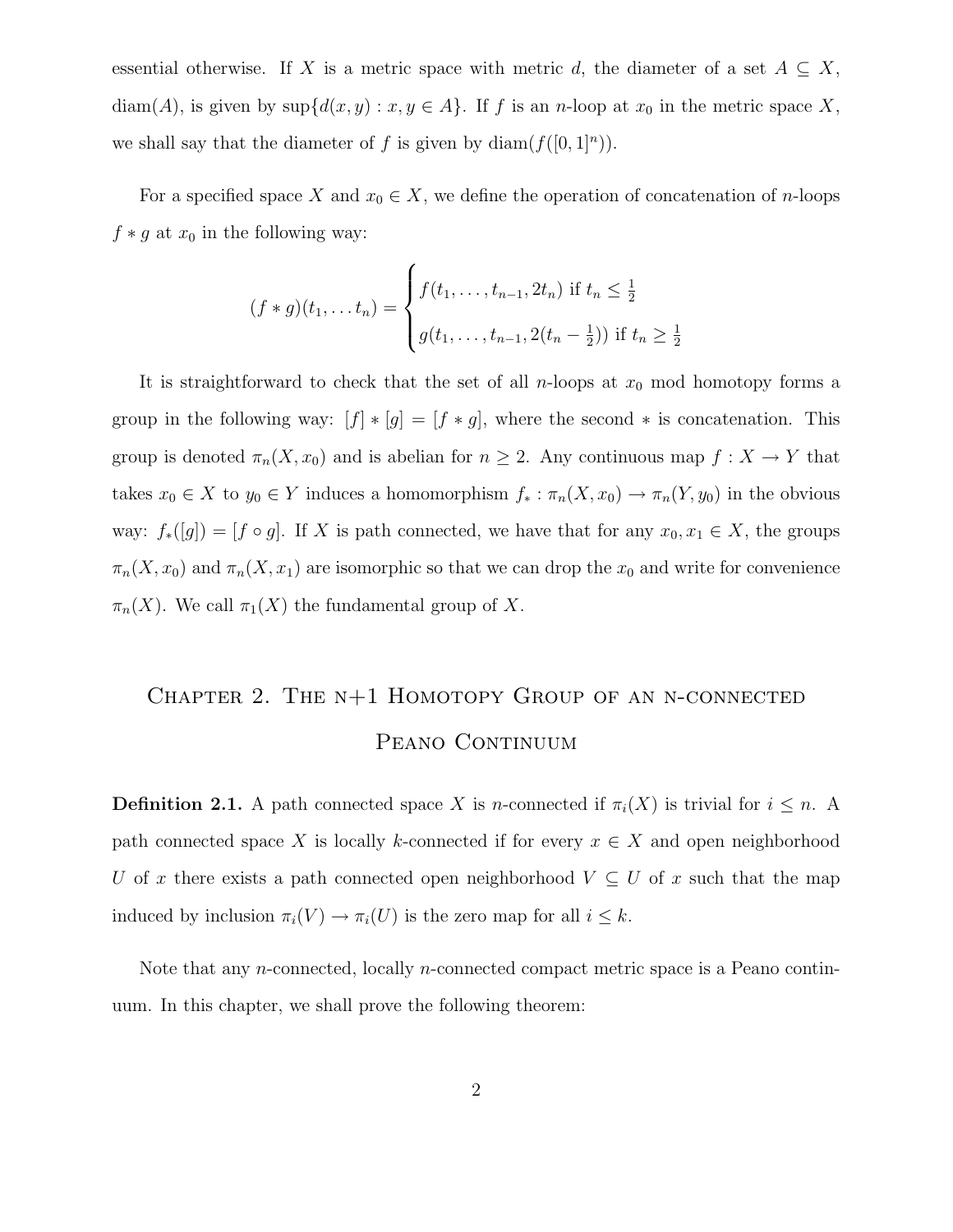**Theorem 2.2.** Suppose that  $X$  is a compact metric space that is n-connected and locally n-connected,  $n \geq 1$ . Then  $\pi_{n+1}(X)$  is finitely presented or uncountable.

We point out that this result is fairly sharp. We can't drop compactness, for  $\pi_2(\mathbb{R}^3 - \mathbb{N} \times$  $\{0\} \times \{0\}$  is countable and not finitely generated. We can't drop *n*-connected, for we can consider  $\pi_2$  of the wedge of  $S^2$  and  $S^1$ . We also can't drop locally connected. Consider the suspension over the space X that is the closure in  $\mathbb{R}^2$  of the union over  $n \in \mathbb{N}$  of circles in  $\mathbb{R}^2$  centered at  $(1-\frac{1}{n+2},0)$  of radius  $1-\frac{1}{n+2}$ . The  $\pi_2$  of this space is countable, not finitely presented.

Through Theorem [2.10,](#page-13-1) we fix a compact metric space,  $(X, \rho)$ , that is *n*-connected and locally *n*-connected with  $n \geq 1$ , with  $\pi_{n+1}$  not finitely presented. As we will be dealing with simplices, we will say that given a k-simplex  $\Delta = [v_0, \ldots, v_k]$ , the set  $[v_0, \ldots, \hat{v_i}, \ldots, v_k]$  is the  $k-1$  dimensional face of  $\Delta$  that does not have  $v_i$  as a vertex.

# <span id="page-7-0"></span>2.1 A Necessary Theorem

<span id="page-7-1"></span>Before proving Theorem [2.2,](#page-6-1) we prove the following:

**Theorem 2.3.** If  $(X, \rho)$  is an n–connected, locally n–connected compact metric space with  $\pi_{n+1}(X)$  not finitely presented, there exists a point  $x \in X$  such that for all  $k \in \mathbb{N}$  there exists an essential  $n + 1$ -loop  $f_k$  at x of diameter less than  $\frac{1}{2^k}$ .

*Proof.* Suppose the conclusion fails. We know that for each  $x \in X$  there exists  $\delta_x$  such that  $B(x, \delta_x)$  contains no nontrivial  $n + 1$ -loops. As  $\{B(x, \delta_x)\}_{x \in X}$  is an open cover of X, select a Lebesgue number  $\gamma$ . Let  $\epsilon_1 = \gamma 100^{-n}$  and  $\mathcal{B}_1$  be a finite cover of X by balls of radius  $\epsilon_1$ . Pick a finite refinement,  $U_2$ , of  $B_1$  of open sets such that for each  $U \in U_2$  there exists a set  $O \in \mathcal{B}_1$  such that the map induced by inclusion  $\pi_i(U) \to \pi_i(O)$  is trivial for all  $i \leq n$ . The collection  $\mathcal{U}_2$  has a Lebesgue number,  $\delta_2$ . Let  $\epsilon_2 = \delta_2 100^{-n}$ . Let  $\mathcal{B}_2$  be a finite cover of X by open balls of radius  $\epsilon_2$ . Iterate this process to get finite open covers  $\mathcal{U}_2, \ldots, \mathcal{U}_{2n+4}$  and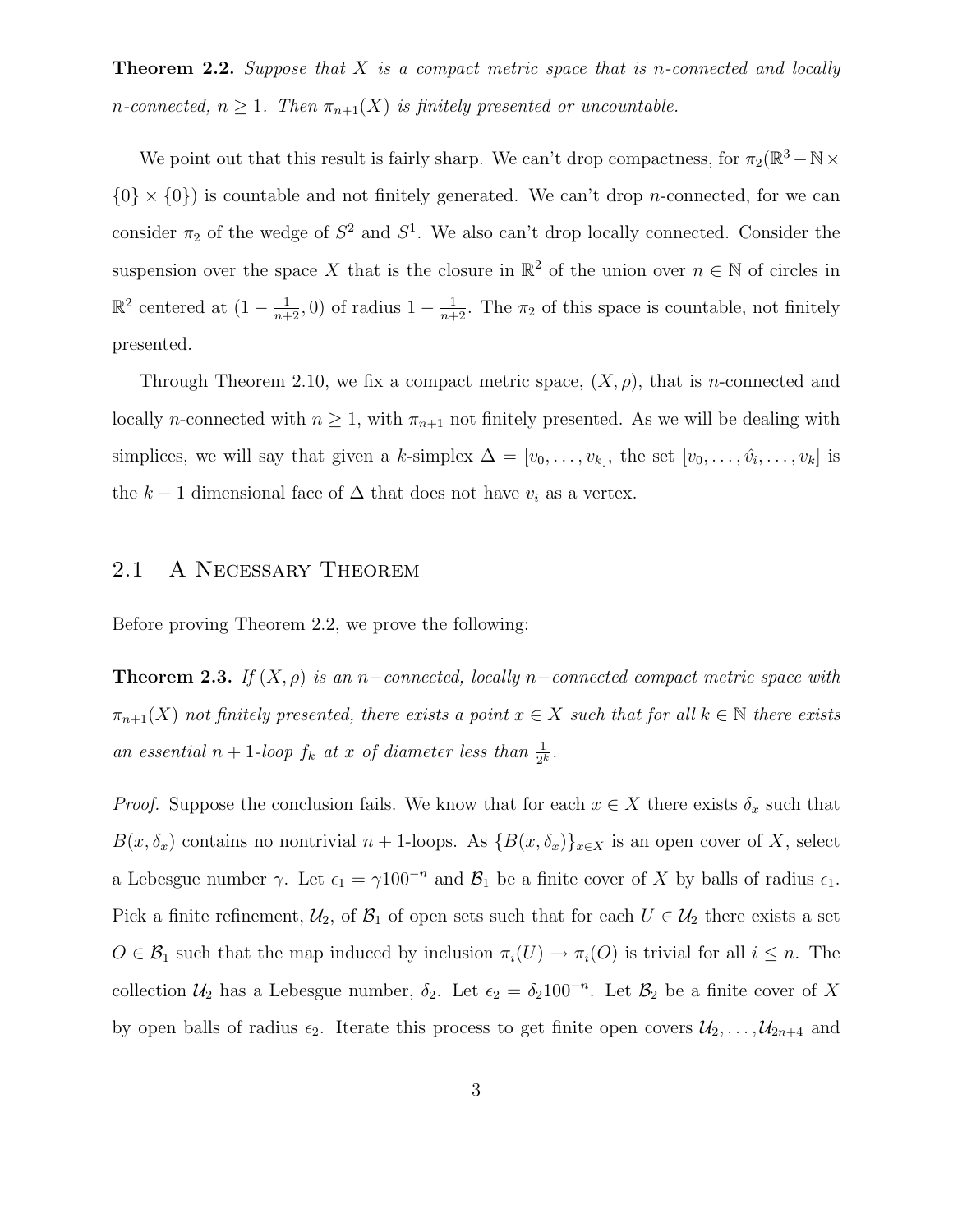$\mathcal{B}_1,\ldots,\mathcal{B}_{2n+4}$  such that  $\mathcal{U}_{k+1}$  refines  $\mathcal{B}_k,\mathcal{B}_k$  refines  $\mathcal{U}_k$ , each cover  $\mathcal{U}_k$  has a selected Lebesgue number  $\delta_k$ ,  $\epsilon_k = \delta_k 100^{-n}$  for  $k > 1$ , for each  $U \in \mathcal{U}_{k+1}$  there exists  $O \in \mathcal{B}_k$  such that for all  $i \leq n$  the map  $\pi_i(U) \to \pi_i(O)$  is trivial, and each ball in  $\mathcal{B}_k$  has radius  $\epsilon_k$ .

Let N be the nerve of  $\mathcal{B}_{2n+4} = \{B_i\}_{i=0}^{l-1}$  and  $\mu : X \to [0,1]^l$  be a partition of unity for  $\mathcal{B}_{2n+4}$ . Let  $f: X \to N$  be given by  $\mu$  composed with the baricentric map to N. We define a map g from  $N^{(n+1)}$  (the n+1-skeleton of N) to X inductively. For each  $x \in N^{(0)}$  we have a set in  $\mathcal{B}_{2n+4}$  which x essentially represents. Select a point in this set and let g take x to this point. Suppose  $[x, y]$  is a 1-simplex in the 1-skeleton,  $g(x) \in B_x \in \mathcal{B}_{2n+4}$  and  $g(y) \in B_y \in \mathcal{B}_{2n+4}$ . We have that  $B_x \cap B_y \neq \emptyset$ , so diam $(B_x \cup B_y) \leq 2\epsilon_{2n+4} + 2\epsilon_{2n+4} < \delta_{2n+4}$ , thus  $\rho(g(x), g(y)) < \delta_{2n+4}$ . Then  $g(x)$  and  $g(y)$  lie in a common element of  $\mathcal{U}_{2n+4}$ , so we extend g to map  $[x, y]$  as a path in this element. If  $[x, y, z]$  is a 2-simplex in  $N^{(2)}$ , then  $g([x, y]) \cup g([y, z]) \cup g([x, z])$  is in the union of three elements of  $\mathcal{U}_{2n+4}$  which have pairwise nonempty intersection. Then diam $(g([x,y])\cup g([y,z])\cup g([x,z])) \leq 2\epsilon_{2n+3} + 2\epsilon_{2n+3} + 2\epsilon_{2n+3} < \delta_{2n+3}$ , so  $g([x,y])\cup g([y,z])\cup g([y,z])$  $g([x, z])$  lies entirely within an element of  $\mathcal{U}_{2n+3}$ . By our choice of covers, we extend g to  $[x, y, z]$  so that  $g([x, y, z])$  lies entirely within an element of  $\mathcal{B}_{2n+2}$ . In general, suppose that we have extended g to  $N^{(k)}$ ,  $1 < k < n+1$ , in this way and suppose  $[x_0, x_1, \ldots, x_{k+1}]$  is a k + 1-simplex in  $N^{(k+1)}$ . Notice that  $\text{diam}(g([\hat{x}_0, x_1, \ldots, x_{k+1}]) \cup g([\hat{x}_0, \hat{x}_1, x_2, \ldots, x_{k+1}]) \cup$  $\cdots \cup g([x_0, x_1, \ldots, x_k, \hat{x}_{k+1}])) \leq 2\epsilon_{2n+4-k} \cdot (k+1) \leq 100^k \epsilon_{2n+4-k} = \delta_{2n+4-k}$ . Then this union is in an element of  $\mathcal{U}_{2n+4-k}$ , so by our choice of covers, we know that that g can be extended to  $[x_0, \ldots, x_{k+1}]$  entirely within an element of  $\mathcal{B}_{2n+4-(k+1)}$ . In the end, we map the  $n + 1$ -simplices so that each image is contained entirely within an element of  $\mathcal{B}_{n+3}$ .

Notice that if  $\Delta^{n+2}$  is an  $n+2$ -simplex in our simplicial complex N, then  $\text{diam}(g(\partial(\Delta^{n+2}))) \leq$  $2(n+3)\epsilon_{n+3} < \gamma$ , so the boundary of any  $n+2$ -simplex in N maps nulhomotopically into X. Thus g induces a map on  $H_{n+1}(N)$ , and we shall call the induced map  $g_* : H_{n+1}(N) \to$  $H_{n+1}(X)$ . The map f given by baricentric coordinates induces a map  $f_* : H_{n+1}(X) \to$  $H_{n+1}(N)$ . We show that the composition  $g_* \circ f_* : H_{n+1}(X) \to H_{n+1}(X)$  is identity, so that  $f_*$  is injective, so  $H_{n+1}(X)$  can be thought of as a subgroup of  $H_{n+1}(N)$ , which is finitely gen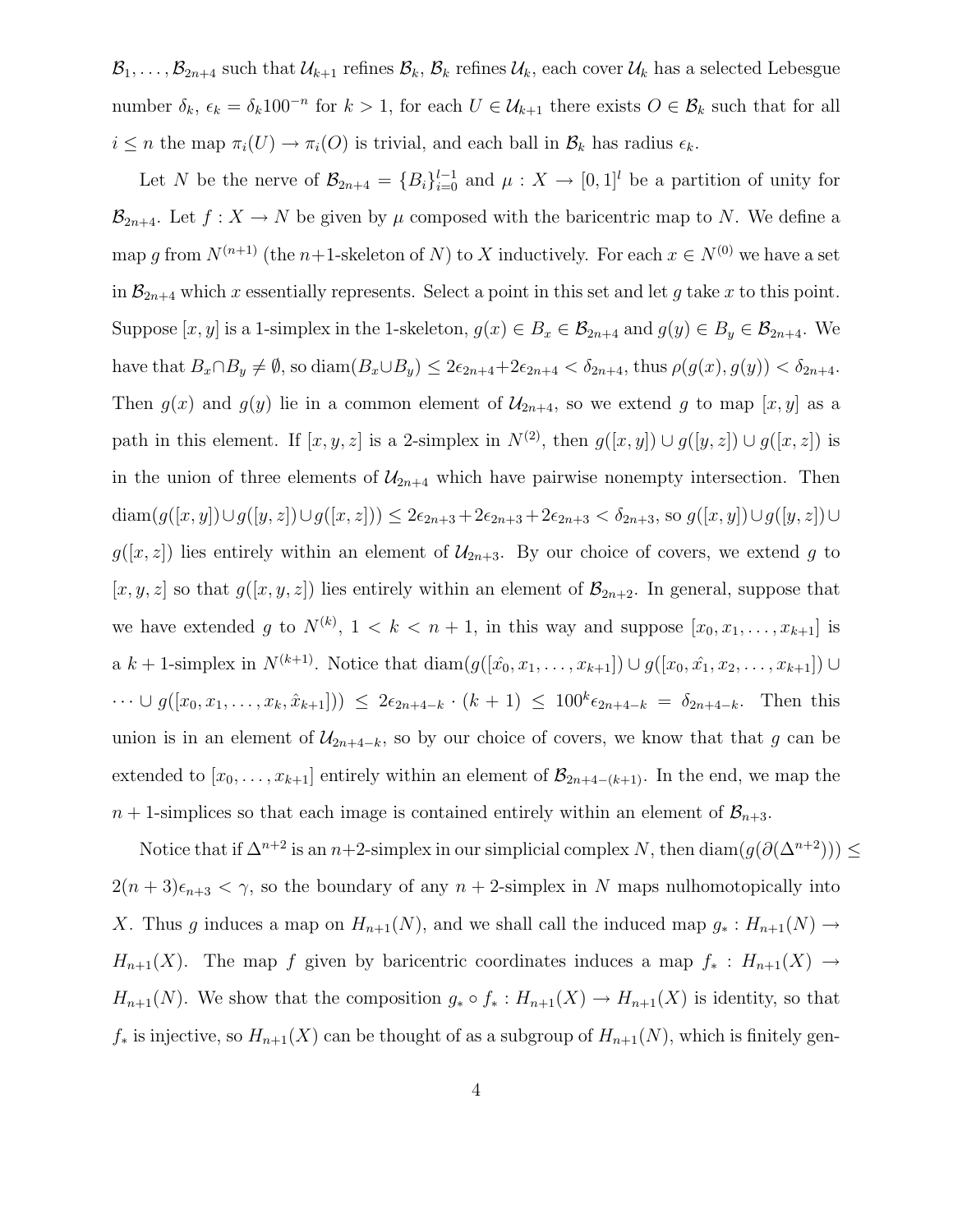erated abelian. Thus  $H_{n+1}(X)$  is finitely generated abelian, so  $H_{n+1}(X)$  is finitely presented, and we will have a contradiction.

To see that  $g_* \circ f_*$  is identity, we notice that since X is n–connected, we have that the Hurewitz map  $\mathcal{H} : \pi_{n+1}(X) \to H_{n+1}(X)$  is an isomorphism, in particular it is onto. Thus any element of  $H_{n+1}(X)$  is represented by a map  $\sigma : S^{n+1} \to X$ . We therefore let  $\sigma : S^{n+1} \to X$ be continuous. Now  $f \circ \sigma$  is homotopic to a map  $\sigma' : S^{n+1} \to N^{(n+1)}$  satisfying the following:

- (i) If  $(f \circ \sigma)(x) \in N^{(n+1)}$ , then  $(f \circ \sigma)(x) = \sigma'(x)$
- (ii) If  $(f \circ \sigma)(x) \notin N^{(n+1)}$ , then  $\sigma'(x)$  lies in the boundary of the cell in which  $(f \circ \sigma)(x)$ lies.

If we can show that  $g \circ \sigma'$  is homotopic to  $\sigma$ , then we will have shown that  $g_* \circ f_*$  is identity, and we will be done. Towards this, notice that if  $y \in N^{(0)}$  and  $x \in \text{Star}(y) \cap N^{(n+1)}$ , then by construction we have that  $\rho(g(y), g(x)) < 2\epsilon_{n+3}$ . Then for  $x \in S^{n+1}$ , we have that  $\rho(\sigma(x), (g \circ \sigma')(x)) < 2\epsilon_{n+3} + 2\epsilon_{2n+3} < \delta_{n+3}$ . By uniform continuity, tesselate  $S^{n+1}$  by  $n+1$ simplices so that for each  $n + 1$ -simplex  $\Delta$ , diam $(g \circ \sigma'(\Delta) \cup \sigma(\Delta)) < \delta_{n+3}$ . This induces a simplicial complex structure on  $S^{n+1}$ . Call the k-skeleton of this structure  $(S^{n+1})^{(k)}$ .

We define by induction a continuous function  $F: S^{n+1} \times [0,1] \to X$  such that  $F|_{S^{n+1} \times \{0\}} =$  $\sigma$  and  $F|_{S^{n+1}\times\{1\}}=g\circ\sigma'$ . The function F will give the homotopy that we seek. We start defining F on  $S^{n+1} \times \{0\} \cup S^{n+1} \times \{1\}$  so as to satisfy the conditions in the previous sentence. Given  $x \in (S^{n+1})^{(0)}$ , we know that because  $g \circ \sigma'(x)$  and  $\sigma(x)$  are within  $\delta_{n+3}$  of each other, they lie in a common element of  $\mathcal{U}_{n+3}$ . As this element is path connected, we can extend the map F so that  $F|_{\{x\}\times[0,1]}$  lies entirely within this element of  $\mathcal{U}_{n+3}$ . Do this for all elements of the 0-skeleton of  $S^{n+1}$ .

In general, suppose that we have defined F for  $(S^{n+1})^{(k)} \times [0, 1]$ , with  $k < n$ , so that given any k-simplex  $\Delta$  in  $S^{n+1}$  we have that  $F(\Delta \times [0,1])$  is completely contained in an element of  $\mathcal{B}_{n+2-(k+1)}$ . Let a  $k+1$ -simplex  $\Delta = [v_0, \ldots, v_k]$  in  $S^{n+1}$  be given. We have that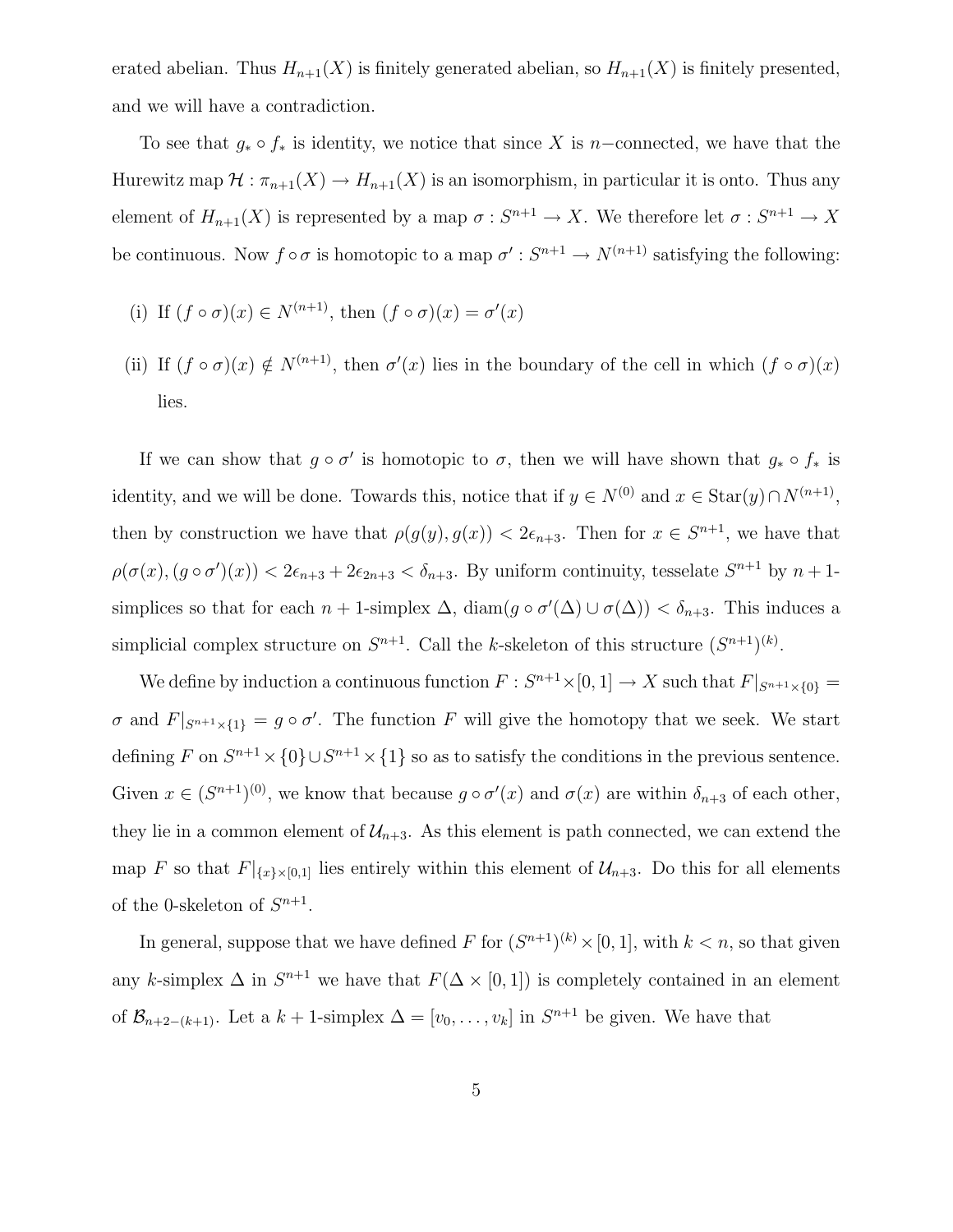$$
\begin{aligned}\n\text{diam}(F(\Delta \times \{0\}) \cup F(\Delta \times \{1\}) \cup F([\hat{v_0}, v_1, \dots, v_{k+1}] \times [0, 1]) \cup \dots \cup F([v_0, v_1, \dots, v_{k+1}] \times [0, 1])) &\leq \\
& 2\delta_{n+3} + 2(k+1)\epsilon_{n+2-(k+1)} \\
&\leq 2(k+3)\epsilon_{n+2-(k+1)} < \delta_{n+2-(k+1)}\n\end{aligned}
$$

Thus  $F(\Delta \times \{0\}) \cup F(\Delta \times \{1\}) \cup F([\hat{v_0}, v_1, \ldots, v_{k+1}] \times [0, 1]) \cup \cdots \cup F([\hat{v_0}, v_1, \ldots, v_{k+1}] \times [0, 1])$ is completely contained in an element of  $\mathcal{U}_{n+2-(k+1)}$ , so we can continuously extend F to  $\Delta \times [0,1]$  so that  $F(\Delta \times [0,1])$  lies entirely in an element of  $\mathcal{B}_{n+2-(k+2)}$ . Do this for all k + 1-simplices. In this way we extend F to  $(S^{n+1})^{(n)}$  so that for each n-simplex  $\Delta$  in  $S^{n+1}$ ,  $F(\Delta \times [0, 1])$  is contained in an element of  $\mathcal{B}_1$ . Thus, given an  $n+1$ -simplex  $\Delta = [v_0, \ldots, v_{n+1}]$ in  $S^{n+1}$ , we have that

$$
\begin{aligned}\n\text{diam}(F(\Delta \times \{0\}) \cup F(\Delta \times \{1\}) \cup F([\hat{v_0}, v_1, \dots, v_{n+1}] \times [0, 1]) \cup \dots \cup F([v_0, v_1, \dots, v_{n+1}] \times [0, 1])) \\
&\leq 2\delta_{n+3} + (n+1)\epsilon_1 \\
&\leq (n+3)\epsilon_1 < \gamma\n\end{aligned}
$$

Since any mapping of an  $n+1$ -sphere into X of diameter less than  $\gamma$  is nulhomotopic in X, we can complete F to  $\Delta \times [0, 1]$ . Do this for each  $n + 1$  simplex in  $S^{n+1}$ . Thus we have completed the map  $F: S^{n+1} \times [0,1] \to X$  and we are done with our proof.

 $\Box$ 

# <span id="page-10-0"></span>2.2 The Proof of Theorem [2.2](#page-6-1) and a Family of Examples

<span id="page-10-1"></span>We now fix  $x \in X$  as specified by the previous theorem. Select a sequence of essential  $n+1$ -loops  $f_0, f_1, \ldots$  at x such that  $\text{diam}(f_i) \leq \frac{1}{2^n}$  $\frac{1}{2^i}$ . Let  $f_k^1$  be  $f_k$  and  $f_k^0$  be the constant  $n+1$ -loop at x. For  $\alpha \in \{0,1\}^{\mathbb{N}},$  let  $f^{\alpha} = f_0^{\alpha(0)} * f_1^{\alpha(1)} * f_2^{\alpha(2)} * \cdots$ . This can be thought of as the (pointwise) limit of a Cauchy sequence in the complete metric space  $\mathcal{C}([0,1], X)$ , the metric being the sup metric. We define an equivalence relation E on  $\{0, 1\}^{\mathbb{N}}$  as follows:  $\alpha \sim \beta$  iff  $f^{\alpha}$  is homotopic to  $f^{\beta}$ . We have the following lemma, given in [\[2\]](#page-23-1):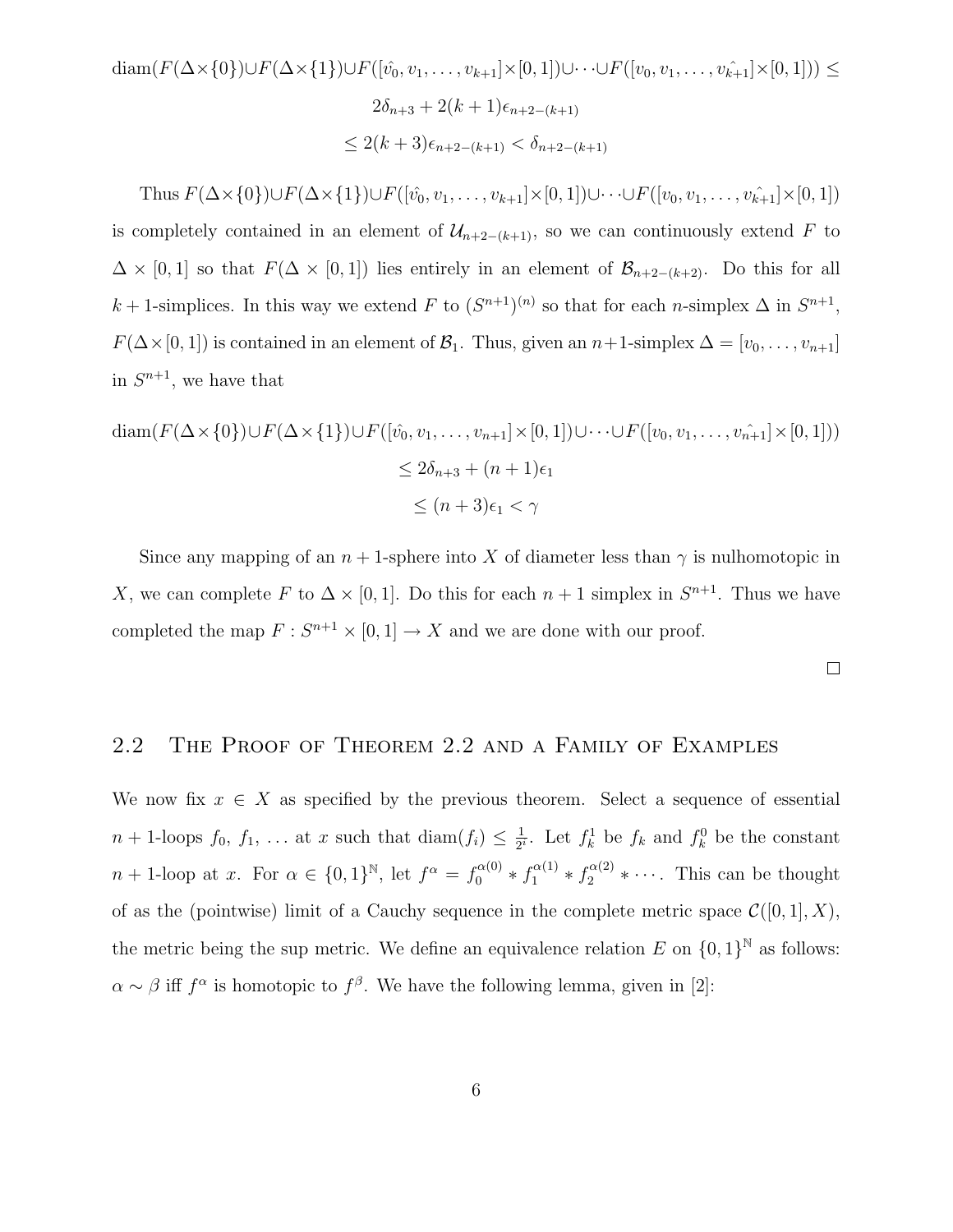**Lemma 2.4.** If  $\alpha$  and  $\beta$  differ at exactly one point, i.e.  $\alpha(n) \neq \beta(n)$  and  $\alpha(m) = \beta(m)$  for  $m \neq n$ , then  $\alpha \nsim \beta$ .

*Proof.* If  $\alpha$  and  $\beta$  differ exactly at  $n \in \mathbb{N}$ , then we know that  $f_0^{\alpha} * \cdots f_{n-1}^{\alpha}$  is homotopic to  $f_0^{\beta} * \cdots f_n^{\beta}$  $n_{n-1}^{\beta}$  and  $f_{n+1}^{\alpha} * f_{n+2}^{\alpha} \cdots$  is homotopic to  $f_{n+1}^{\beta} * f_{n+2}^{\beta} \cdots$ . Supposing that  $\alpha \sim \beta$ , we apply cancelations on the right and left so that  $f_n^{\alpha}$  is homotopic to  $f_n^{\beta}$ , so that  $f_n$  is trivial,  $\Box$ a contradiction.

**Definition 2.5.** [\[3\]](#page-23-2) We say a space Y is Polish if it is completely metrizable and separable (for example, the space  $\{0,1\}^{\mathbb{N}}$  under the product topology, which is homeomorphic to the Cantor set.) Recall that a set A in a topological space Y is meager if its closure has empty interior and comeager if  $Y - A$  is meager. A set  $A \subseteq Y$  satisfies the property of Baire if there exists an open set  $O \subseteq Y$  such that  $A \Delta O = (A \cup O) - (A \cap O)$  is meager (and say that A is comeager in O.) If Y is a Polish space, we say that  $A \subseteq Y$  is analytic if there exists a Polish space Z and a closed set  $D \subseteq Y \times Z$  such that A is the projection of D in Y. Analytic sets are preserved under continuous preimages and satisfy the property of Baire. A subset of a Polish space is perfect if it is closed, nonempty and has no isolated points. Such sets always have the cardinality of the continuum.

It will be useful to consider the equivalence relation E as a subspace of  $\{0,1\}^{\mathbb{N}} \times \{0,1\}^{\mathbb{N}}$ . We use the following consequence of the Kuratowski-Ulam Theorem [\[4\]](#page-23-3):

<span id="page-11-0"></span>**Lemma 2.6.** If Y is a Polish space and  $A \subseteq Y \times Y$  is comeager in  $U \times V$ , with U and V open sets in Y, then  $\{y \in U : \{z \in V : (y, z) \in A\}$  is comeager in V} is comeager in U. Also, if  $A \subseteq Y \times Y$  is meager, then  $\{y \in Y : \{z \in Y : (y, z) \in A\}$  is meager in Y  $\}$  is comeager in Y .

**Lemma 2.7.** The relation E when considered as a subset of the space  $\{0,1\}^{\mathbb{N}} \times \{0,1\}^{\mathbb{N}}$  has the property of Baire.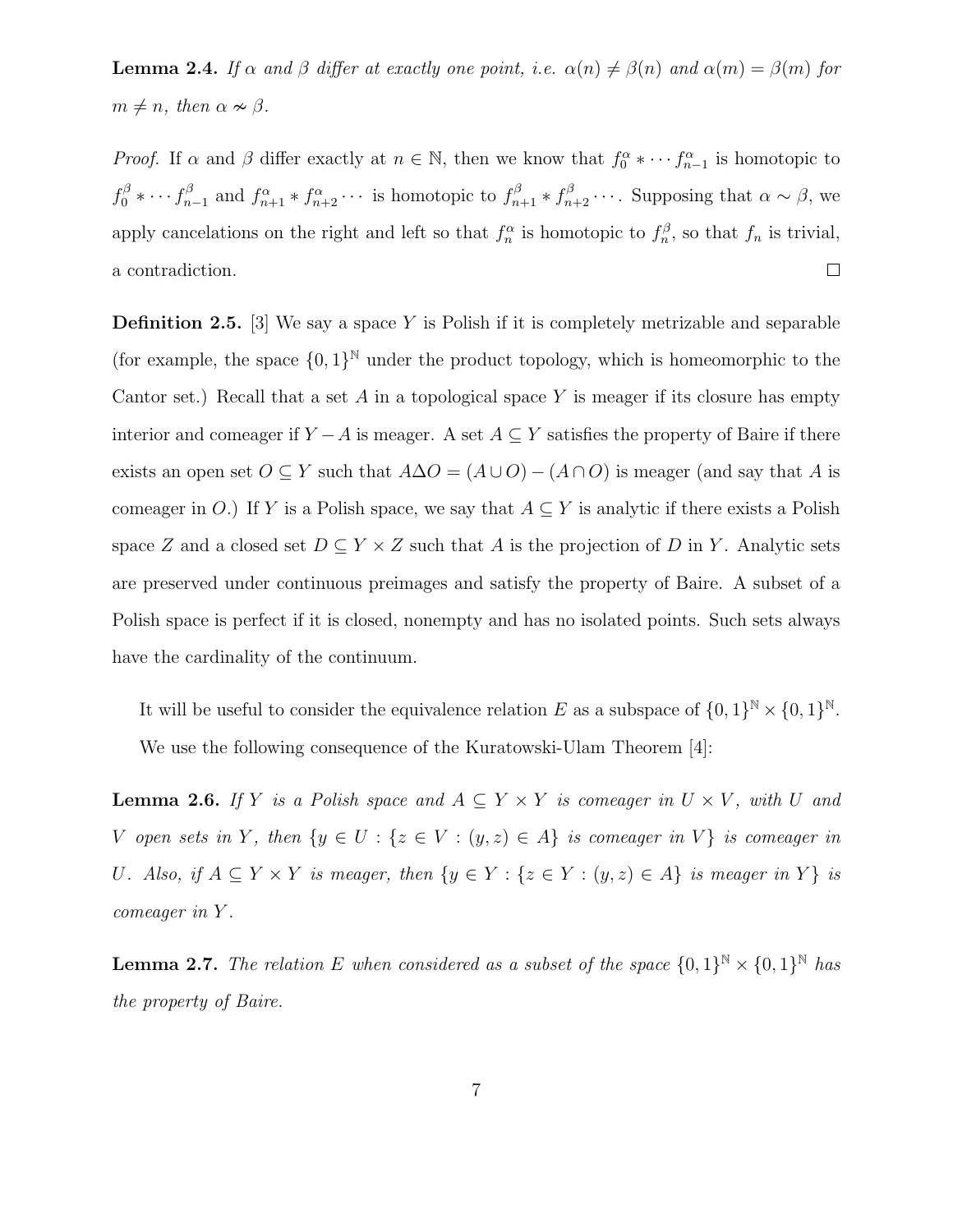*Proof.* Let H be the space of  $n + 1$ -loops at x and H be the space of homotopies of  $n + 1$ loops at x, each having the topology induced by the sup metric. Letting  $D = \{(f, g, F) \in$  $H \times H \times \mathbb{H}$ : F homotopes f to g, we see that D is closed in the topology on  $H \times H \times \mathbb{H}$ . Projecting to  $H \times H$  gives the homotopy equivalence relation, which is therefore analytic. The function from  $\{0,1\}^{\mathbb{N}}$  to H that takes  $\alpha$  to  $f^{\alpha}$  is continuous. The relation E is then the preimage under a continuous function of the homotopy equivalence relation on  $H \times H$ . Then E is analytic in  $\{0,1\}^{\mathbb{N}} \times \{0,1\}^{\mathbb{N}}$ . Thus E has the property of Baire.  $\Box$ 

The following proof is due to Pawlikowski [\[2\]](#page-23-1):

<span id="page-12-0"></span>**Lemma 2.8.** If  $E \subseteq \{0,1\}^{\mathbb{N}} \times \{0,1\}^{\mathbb{N}}$  is an equivalence relation which has the Baire property and if  $\neg x E y$  whenever x and y differ by exactly one coordinate, then E is meager.

*Proof.* If E is non-meager, then it is comeager in a neighborhood in  $\{0,1\}^{\mathbb{N}} \times \{0,1\}^{\mathbb{N}}$  of the form  $U \times V$ , with U and V open in  $\{0,1\}^{\mathbb{N}}$  generated by some finite 0, 1 sequence. By Lemma [2.6](#page-11-0) theorem,

$$
A = \{ \alpha \in U : \{ \beta \in V : \alpha E \beta \} \text{ is comeager in } V \}
$$

is comeager in U. Let  $n \in \mathbb{N}$  be greater than the length of a generator of U. We let  $\Phi: U \to U$  be given by  $\Phi(\alpha)(n) = 1 - \alpha(n)$  and  $\Phi(\alpha)(i) = \alpha(i)$  otherwise. Notice that  $\Phi$  is a homeomorphism of U to itself. Then we can choose  $\alpha \in A \cap \Phi(A)$ . Letting  $\gamma = \Phi(\alpha)$ , we see that  $\gamma$  and  $\alpha$  differ only at n, so that  $\neg \alpha E \gamma$ . From the definition of A, we have comeagerly many  $\beta \in V$  such that  $\alpha E\beta$ . Since  $\gamma \in A$ , the same can be said of  $\gamma$ . Then for some  $\beta$ , we have  $\beta E \alpha$  and  $\beta E \gamma$ , implying  $\gamma E \alpha$ , a contradiction.  $\Box$ 

<span id="page-12-1"></span>The next result concludes the proof of Theorem [2.2.](#page-6-1)

**Lemma 2.9.** There exists a set  $Y \subseteq \{0,1\}^{\mathbb{N}}$  such that  $||Y|| = \aleph_1$  and for distinct  $\alpha$  and  $\beta$ in Y we have  $\neg \alpha E\beta$ .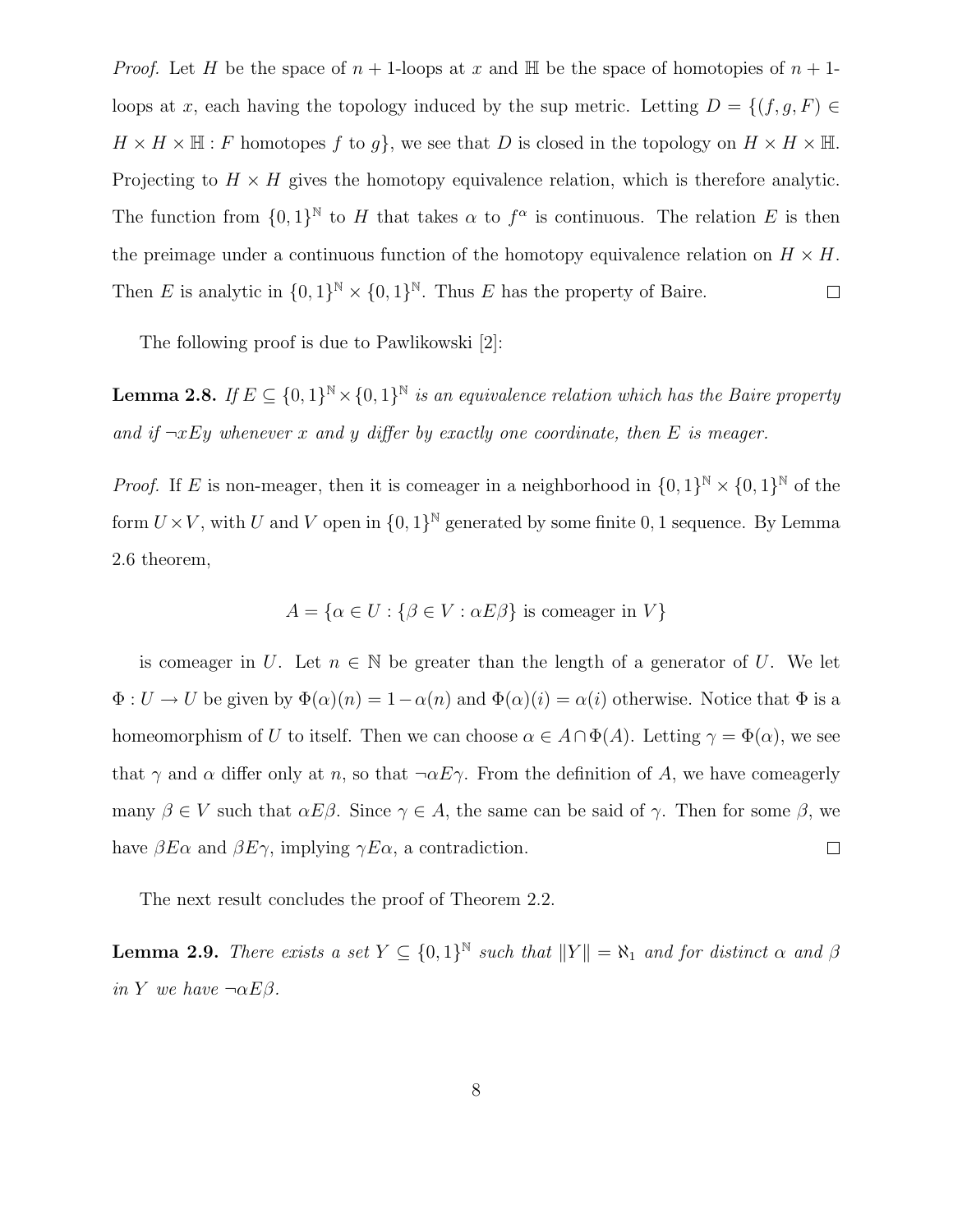*Proof.* For  $\alpha \in \{0,1\}^{\mathbb{N}}$  we write  $E^{\alpha}$  as the equivalence class of  $\alpha$ . As E is meager, we have by Lemma [2.6](#page-11-0) that  $J = {\alpha \in \{0,1\}^{\mathbb{N}} : E^{\alpha} \text{ is meager } }$  is comeager in  $\{0,1\}^{\mathbb{N}}$ . Then by transfinite induction we define a sequence  $\{\alpha_i\}_{i\leq \omega_1}$  by picking  $\alpha_j$  such  $\alpha_j \in J - \bigcup_{i\leq j} E^{\alpha_i}$ . Let  $Y = {\alpha_i}_{i < \omega_1}$ .

To see that there is actually a continuum of pairwise non-homotopic loops, we invoke the following theorem of Mycielski [\[5\]](#page-23-4):

 $\Box$ 

<span id="page-13-1"></span>**Theorem 2.10.** Suppose that Y is a Polish space with no isolated points and that  $R \subseteq Y \times Y$ is meager. Then there exists a perfect set  $P \subseteq Y$  such that if  $\alpha$  and  $\beta$  are distinct points of P then  $(\alpha, \beta) \notin R$ .

For an application of Theorem [2.2,](#page-6-1) we consider the classic Barratt-Milnor space:

**Example 2.11.** Let  $X \subseteq \mathbb{R}^3$  be the union of spheres of radius  $\frac{1}{n}$  centered at  $(\frac{1}{n},0,0)$ , with  $n \in \mathbb{N}$ . Then  $\pi_2(X)$  is uncountable.

*Proof.* It is clear that X is path connected, locally path connected and compact. It is a straightforward exercise to verify that the fundamental group is trivial and locally trivial. Also, the hypotheses of Theorem [2.3](#page-7-1) apply to the space  $X$ , and so by our proof of Theorem [2.2,](#page-6-1) we have that  $\pi_2(X)$  is uncountable.  $\Box$ 

A similar proof demonstrates that letting X be the union over  $n \in \mathbb{N}$  of  $k-1$  spheres in  $\mathbb{R}^k$  centered at  $(\frac{1}{n}, 0, \ldots, 0)$  of radius  $\frac{1}{n}$ , we have  $\pi_{k-1}(X)$  is uncountable.

#### <span id="page-13-0"></span>2.3 An Instructive Example

We show that in Lemma [2.8,](#page-12-0) the hypothesis that E has the Baire property cannot be dropped outright.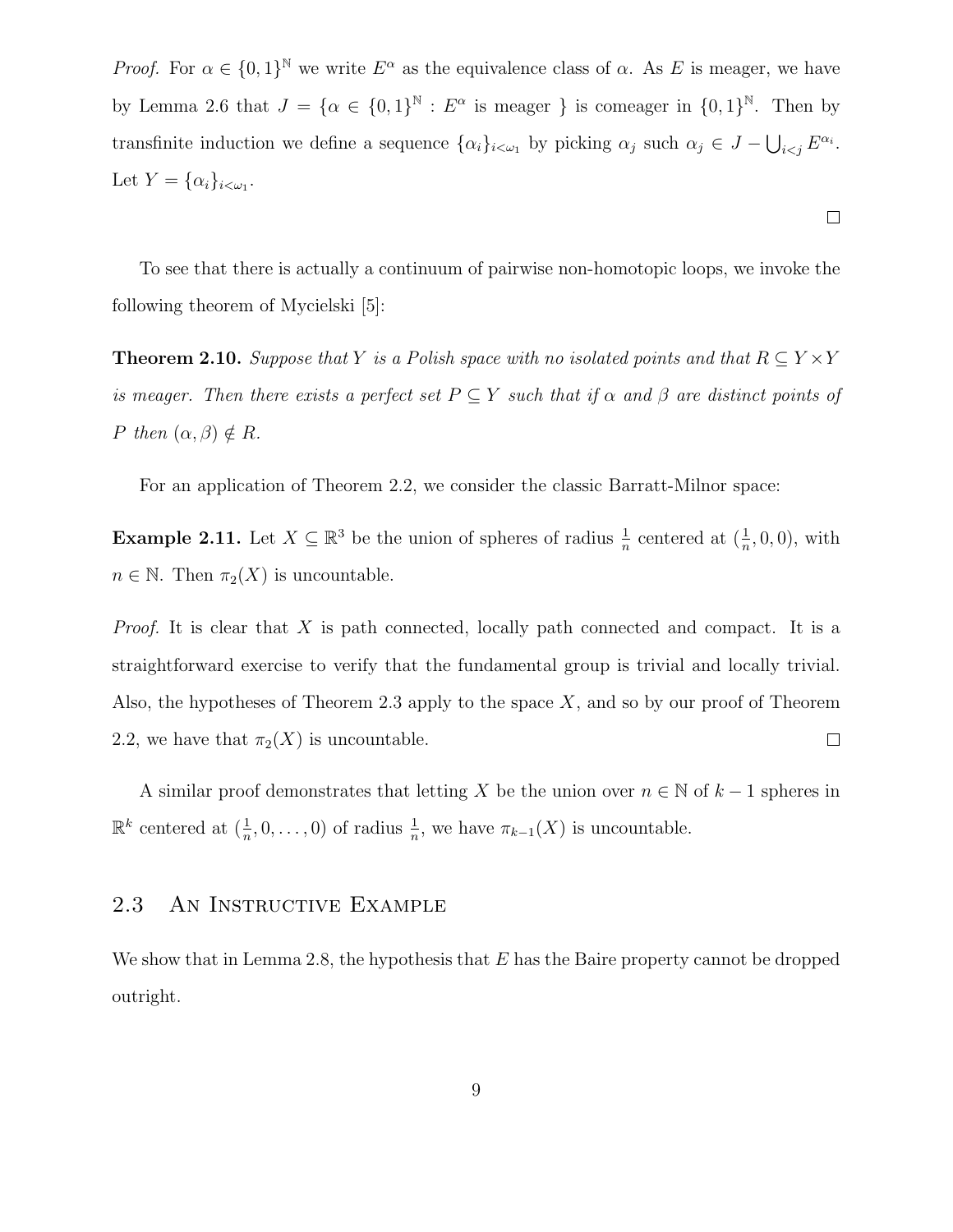**Example 2.12.** There exists an equivalence relation E on  $\{0,1\}^{\mathbb{N}}$  such that  $\neg \alpha E\beta$  whenever  $\alpha$  and  $\beta$  differ by exactly one coordinate, E does not have the property of Baire, and E has exactly two equivalence classes.

*Proof.* Given  $\alpha \in \{0,1\}^{\mathbb{N}}$  and  $n \in \mathbb{N}$ , we define  $\alpha \mid n \in \{0,1\}^{\mathbb{N}}$  as follows:

$$
\alpha \upharpoonright n(m) = \begin{cases} \alpha(m) & \text{if } m \neq n \\ 1 - \alpha(n) & \text{if } m = n \end{cases}
$$

We define sets  $A, B \subseteq \{0,1\}^{\mathbb{N}}$  satisfying the following:

- (i)  $A^c = B$
- (ii) Given  $\alpha \in A$ ,  $\beta \in B$  and  $n \in \mathbb{N}$ , we have that  $\alpha \uparrow n \in B$  and  $\beta \uparrow n \in A$

Once we have completed this construction, we will have that  $E = (A \times A) \cup (B \times B)$  is an equivalence relation with two classes such that if  $\alpha$  and  $\beta$  in  $\{0,1\}^{\mathbb{N}}$  differ by one coordinate then  $\neg \alpha E\beta$ . If E were to have the Baire property, it would be meager by Lemma [2.8,](#page-12-0) and so have uncountably many equivalence classes by Lemma [2.9](#page-12-1) or Theorem [2.10,](#page-13-1) a contradiction.

We well-order  $\{0,1\}^{\mathbb{N}}$  by the continuum,  $\{0,1\}^{\mathbb{N}} = {\{\alpha_{\beta}\}}_{\beta < c}$ . Define  $\Phi : \{0,1\}^{\mathbb{N}} \to$  $\mathcal{P}(\{0,1\}^{\mathbb{N}})$  by  $\Phi(\alpha) = \{\beta \in \{0,1\}^{\mathbb{N}} : \beta = \alpha \mid n \text{ for some } n \in \mathbb{N}\}\.$  We let  $J_0 = \{\alpha_0\}$  and for  $n \in \mathbb{N}$ ,  $J_{n+1} = \Phi(J_n)$ . Let  $A_0 = \bigcup_{n \in \mathbb{N}} J_{2n}$  and  $B_0 = \bigcup_{n \in \mathbb{N}} J_{2n+1}$ . Suppose that we have defined  $A_{\gamma}$  and  $B_{\gamma}$  for all  $\gamma < \delta < c$ . Select  $\alpha_{\epsilon} \in \{0,1\}^{\mathbb{N}} - (\bigcup_{\gamma < \delta} (A_{\gamma} \cup B_{\gamma}))$  of smallest index. Let  $J_0 = \bigcup_{\gamma < \delta} A_{\gamma} \cup \{\alpha_{\epsilon}\}\$ , and for  $n \in \mathbb{N}$ ,  $J_{n+1} = \Phi(J_n)$ . Let  $A_{\delta} = \bigcup_{n \in \mathbb{N}} J_{2n}$  and  $B_{\delta} = \bigcup_{n\in\mathbb{N}} J_{2n+1}$ . Let  $A = \bigcup_{\delta\leq c} A_{\delta}$  and  $B = \bigcup_{\delta\leq c} B_{\delta}$  and it is clear that A and B satisfy our specifications.

 $\Box$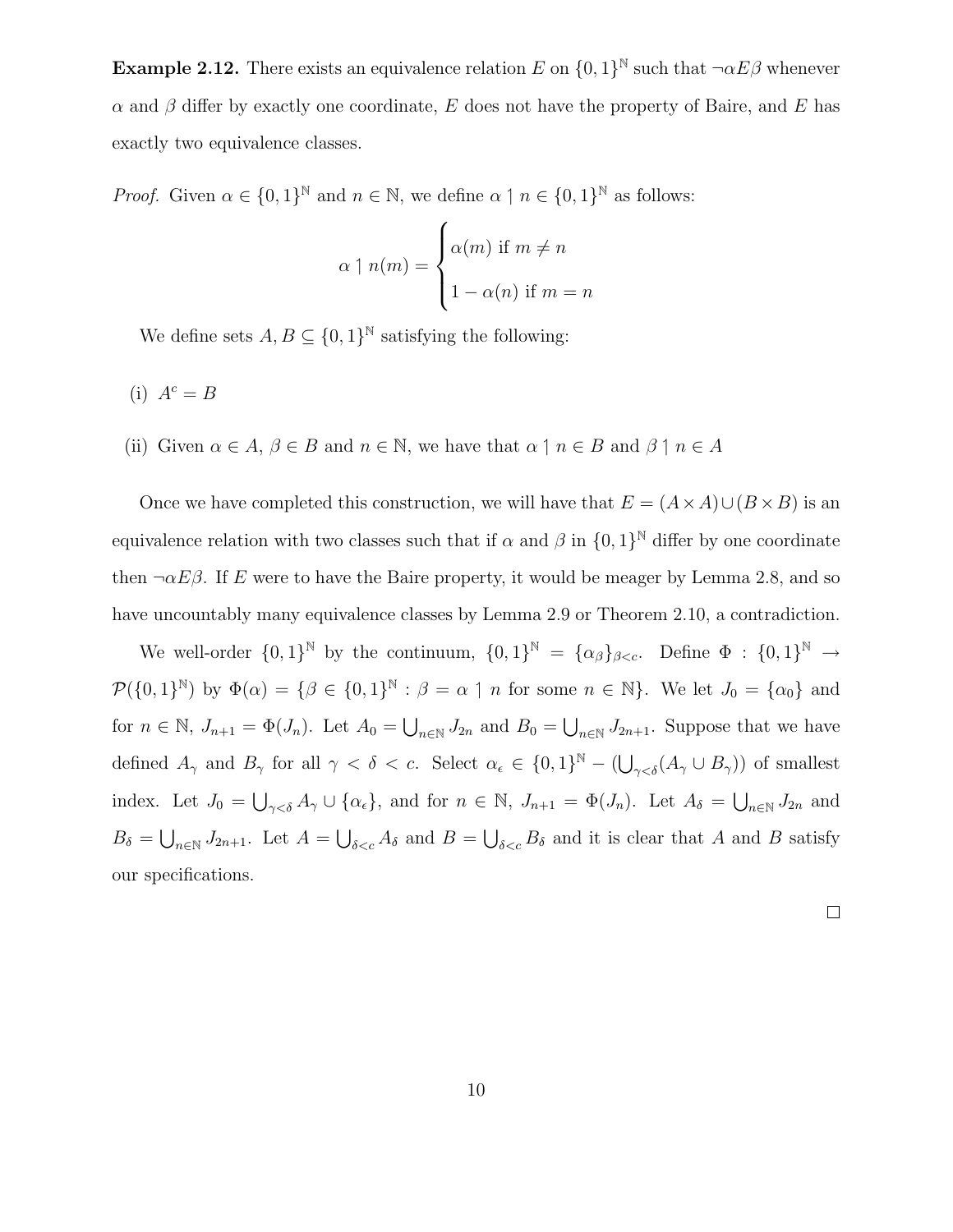# CHAPTER 3. A CONSISTENCY RESULT

<span id="page-15-0"></span>**Definition 3.1.** We say that a space X is  $\kappa$ -separable if there exists a dense subset  $Q \subseteq X$ such that  $||Q|| \leq \kappa$ .

In this and the following chapter, we shall make use of the following axiom, which we shall abbreviate MA:

**Definition 3.2.** [\[6\]](#page-23-5) Martin's Axiom is the assertion that if B is a Boolean algebra satisfying the countable chain condition and  $S$  is any family of subsets of  $B$  (each of member of which has a join), such that  $||S|| < c$ , then there is an S-complete ultrafilter in B.

We will not define the terms used in the previous definition, as they will not come up in our proofs. We only write down the axiom for the sake of completeness. We are interested in the relative consistency of Martin's Axiom with ZFC, that is, if the Zermelo-Fraenkel Axioms are consistent, then so is the axiom system  $ZFC + MA$ . This is proven in [\[6\]](#page-23-5).

<span id="page-15-2"></span>In this chapter, we prove the following:

**Theorem 3.3.** (ZFC +MA) If X is a  $\kappa$ -separable complete metric space, with  $\kappa < c$  and there exists a point  $x \in X$  and a sequence of essential n-loops,  $f_0, f_1, \ldots$  at x such that  $\text{diam}(f_i) < 2^{-i}, \text{ then } ||\pi_n(X, x_0)|| = c.$ 

Thus, in any set theoretic universe which satisfies Martin's Axiom, the above theorem is true. Any universe in which the Continuum Hypothesis holds has Martin's Axiom. However, there are universes in which the Continuum Hypothesis fails and Martin's Axiom holds [\[6\]](#page-23-5).

#### <span id="page-15-1"></span>3.1 More Background in Descriptive Set Theory

To be concise, we shall use  $\mathbb{BP}$  to denote the  $\sigma$ -algebra of sets that satisfy the Baire property (the space should be clear from context). We shall say that an algebra of sets  $\mathcal A$  is a  $\kappa$ -algebra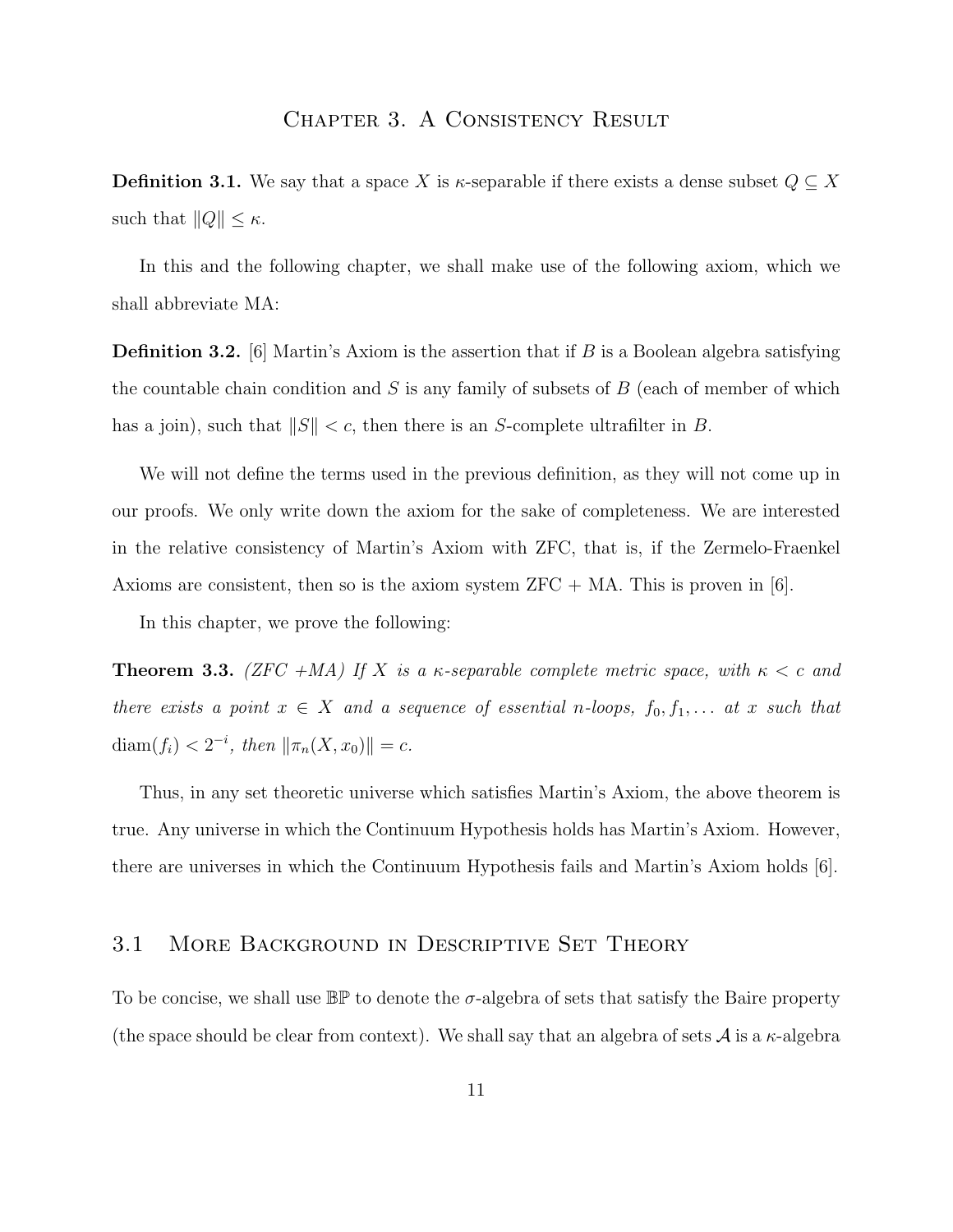if it is closed under unions of  $\kappa$ -many sets (so that a  $\sigma$ -algebra is an  $\aleph_0$ -algebra). Given a topological space X, a set  $Y \subseteq X$  is  $\kappa$ -Borel if it is in the least  $\kappa$ -algebra generated by the open sets.

Considering a cardinal  $\kappa$  as a set, we give it the discrete topology and take the countably infinite product  $\kappa^{\mathbb{N}}$ . This space is completely metrizable, and  $\kappa$ -separable. Given a Polish space X, we say that a set  $Y \subseteq X$  is  $\kappa$ -Souslin if there exists a closed set  $D \subseteq X \times \kappa^{\mathbb{N}}$  such that Y is the projection of D to X (so that analytic sets are  $\aleph_0$ -Souslin). Given a set X, a collection  $\mathcal{I} \subseteq \mathcal{P}(X)$  is a  $\kappa$ -ideal if it is closed under subsets and  $\kappa$ -unions. If A is a  $\lambda$ -algebra of sets on X, then we say that  $P \subseteq X$  is in A modulo  $\mathcal I$  if there is some  $P^* \in \mathcal A$ such that  $P\Delta P^* \in \mathcal{I}$ .

<span id="page-16-3"></span>**Theorem 3.4.** (ZFC + MA) [\[7\]](#page-23-6) If  $\kappa < c$ , then  $\mathbb{BP}$  is a  $\kappa$ -algebra. Also, the ideal given by meager sets is a  $\kappa$ -ideal.

**Theorem 3.5.** [\[8\]](#page-23-7) If X is a perfect Polish space (has no isolated points) and I is the  $\kappa$ -ideal of sets generated by the  $\sigma$ -ideal of meager sets, then every  $\kappa$ -Souslin subset of X is  $\kappa$ -Borel modulo I.

<span id="page-16-1"></span>It is easy to see how we will want to combine these two theorems:

Corollary 3.6. (ZFC + MA) If  $\kappa < c$  and X is a perfect Polish space, then all  $\kappa$ -Souslin sets are in BP.

#### <span id="page-16-0"></span>3.2 A Lemma

<span id="page-16-2"></span>**Lemma 3.7.** If a complete metric space M is  $\kappa$ -Lindelof, then there exists a continuous surjection  $f : \kappa^{\mathbb{N}} \to \mathcal{M}$ .

*Proof.* Fix a dense set  $\{r_{\gamma}\}_{\gamma<\kappa}$  in M. For each  $\alpha \in \kappa^{\mathbb{N}}$ , we give the sequence  $\{x_{n}^{\alpha}\}$  as follows:  $x_0 = r_{\alpha(0)}$  and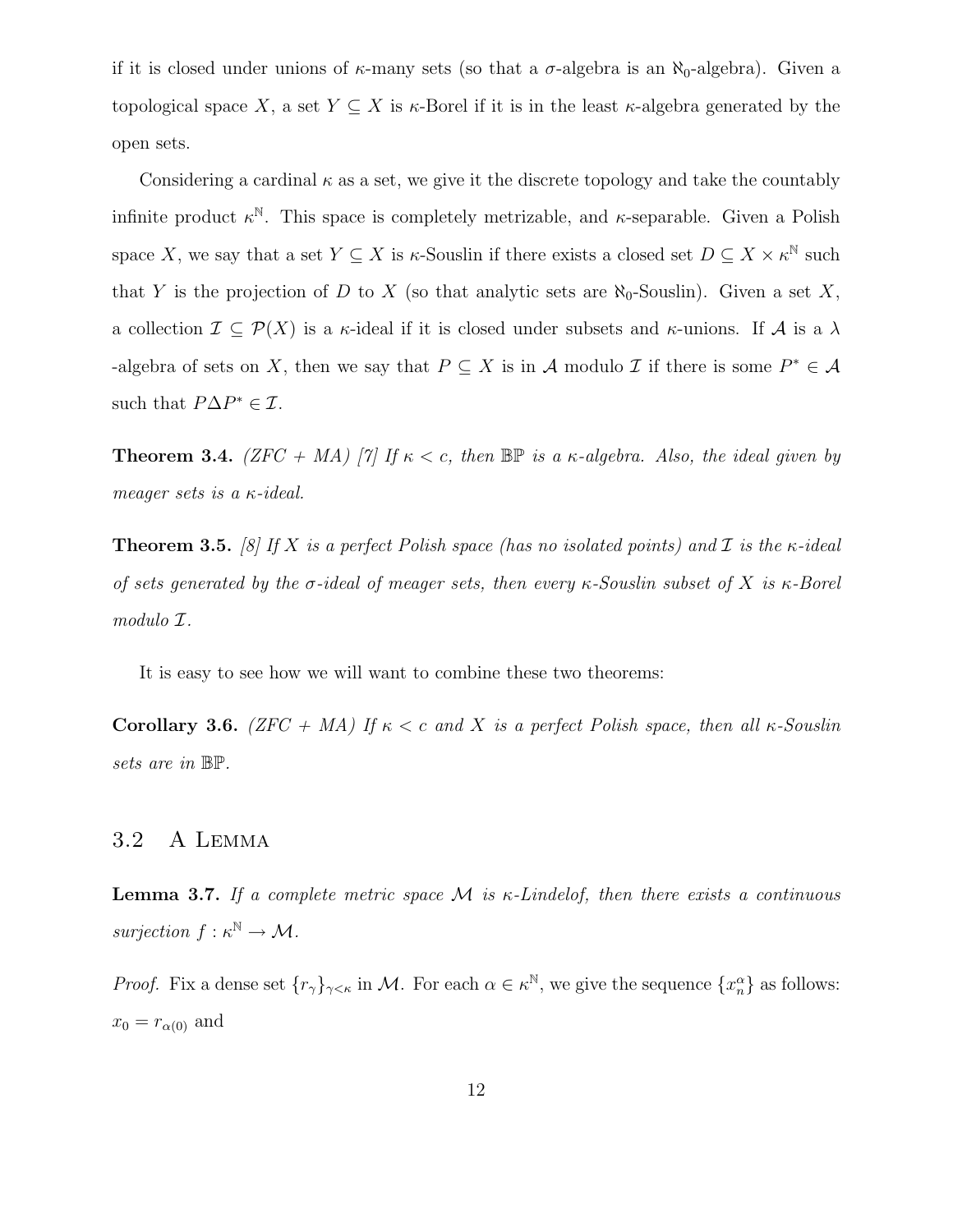$$
x_{n+1} = \begin{cases} r_{\alpha(n+1)} & \text{if } d(x_n, r_{\alpha(n+1)}) < 2^{-n} \\ x_n & \text{otherwise} \end{cases}
$$

By construction, we have that for each  $\alpha \in \kappa^{\mathbb{N}}$  the sequence  $\{x_n^{\alpha}\}\$ is Cauchy, and so converges to what we call  $f(\alpha)$ . It is easy to check that f is a continuous surjection.  $\Box$ 

#### <span id="page-17-0"></span>3.3 The Proof of Theorem [3.3](#page-15-2)

To prove Theorem [3.3,](#page-15-2) we assume Martin's Axiom, fix a space X, point  $x \in X$  and essential n-loops  $f_0, f_1, \ldots$  as given by the hypotheses. To see that  $\|\pi_n(X, x_0)\| \leq c$ , we notice that there are at most c-many continuous functions from  $[0, 1]$  to X. We need to show that there are at least c-many elements in  $\pi_n(X, x_0)$ . We proceed as in chapter 1.

Given  $\alpha \in \{0,1\}^{\mathbb{N}},$  let  $f_k^{\alpha}$  be  $f_k$  if  $\alpha(k) = 1$ , and be the constant loop at  $x_0$  otherwise. For  $\alpha \in \{0,1\}^{\mathbb{N}},$  let  $f^{\alpha} = f_0^{\alpha(0)} * f_1^{\alpha(1)} * f_2^{\alpha(2)} * \cdots$ . This can be thought of the (pointwise) limit of a Cauchy sequence in the complete metric space  $C([0, 1], X)$ , the metric being the sup metric. We define an equivalence relation E on  $\{0,1\}^{\mathbb{N}}$  as follows:  $\alpha \sim \beta$  iff  $f^{\alpha}$  is homotopic to  $f^{\beta}$ . Notice that the conclusion of Lemma [2.4](#page-10-1) holds in this situation. We again consider the equivalence relation as a subset of  $\{0,1\}^{\mathbb{N}} \times \{0,1\}^{\mathbb{N}}$ , calling it E again. By our proof of Theorem [2.2,](#page-6-1) we need only prove that  $E \in \mathbb{BP}$ . We shall show that E is  $\kappa$ -Souslin, so that by Corollary [3.6](#page-16-1) we will be done.

Define H to be the set of all n-loops at  $x_0$  and H to be the set of all continuous functions  $g: [0,1]^{n+1} \to X$  such that  $g(\partial [0,1]^{n+1}) = \{x_0\}$ . Define  $F: \{0,1\}^{\mathbb{N}} \times \{0,1\}^{\mathbb{N}} \to H \times H$  by  $(\alpha, \beta) \mapsto (f^{\alpha}, f^{\beta})$ . This is clearly continuous. Then  $Graph(F)$  is closed in  $\{0, 1\}^{\mathbb{N}} \times \{0, 1\}^{\mathbb{N}} \times$  $H \times H$ . Then  $Graph(F) \times \mathbb{H}$  is closed in  $\{0,1\}^{\mathbb{N}} \times \{0,1\}^{\mathbb{N}} \times H \times H \times \mathbb{H}$ . Let  $D \subseteq H \times H \times \mathbb{H}$ be given by

# $(f, q, T) \in D \Leftrightarrow T$  homotopes f to q

It is clear that D is closed. Thus  $({0,1})^{\mathbb{N}} \times {0,1}^{\mathbb{N}} \times D \cap (Graph(F) \times \mathbb{H})$  is closed.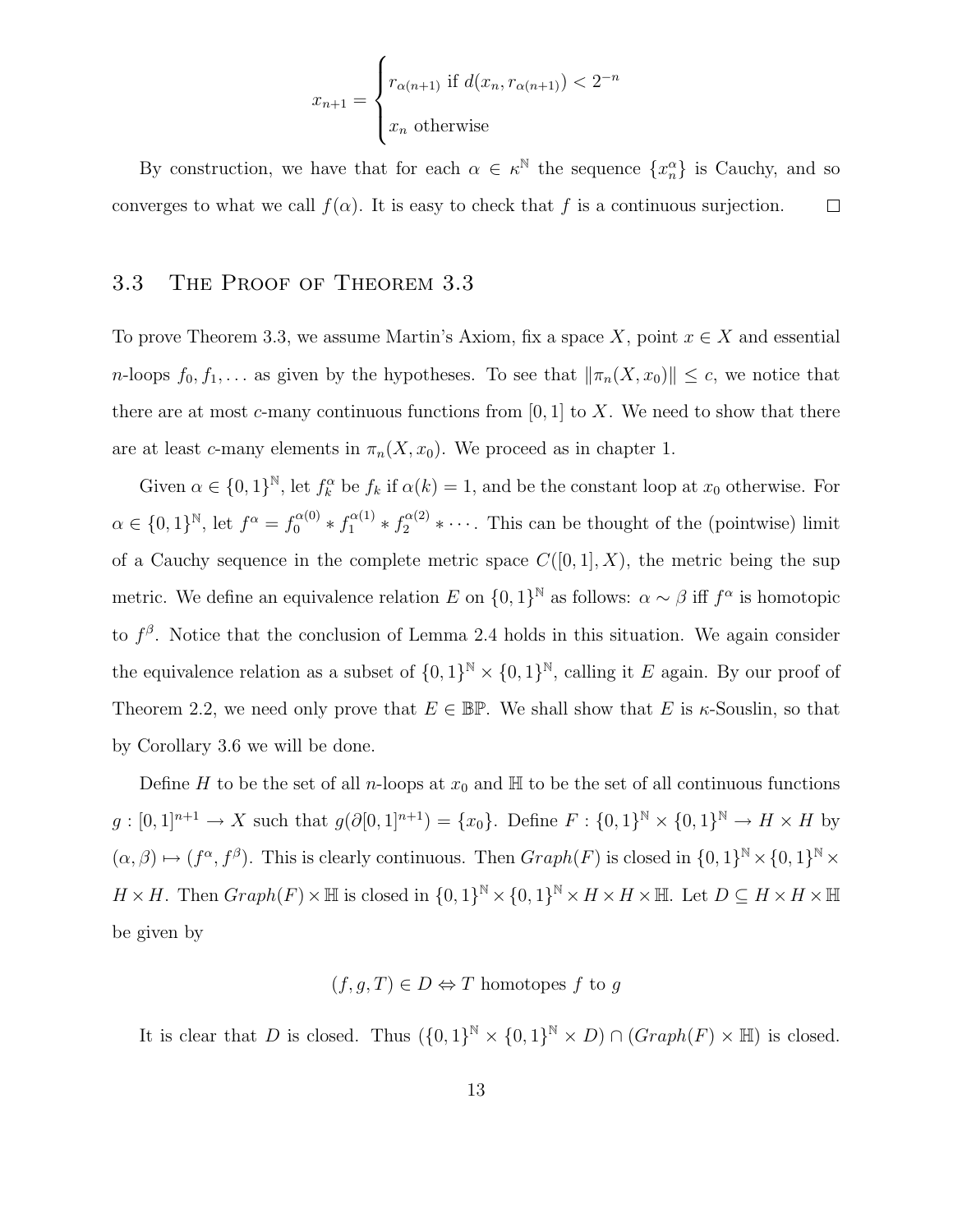Certainly  $H \times H \times \mathbb{H}$  is  $\kappa$ -separable, so let  $f : \kappa^{\mathbb{N}} \to H \times H \times \mathbb{H}$  be the surjection given by Lemma [3.7.](#page-16-2) Extend  $f$  to  $f: \{0,1\}^{\mathbb{N}} \times \{0,1\}^{\mathbb{N}} \times \kappa^{\mathbb{N}} \to \{0,1\}^{\mathbb{N}} \times \{0,1\}^{\mathbb{N}} \times H \times H \times H$  in the obvious way. Then  $f^{-1}((\{0,1\}^{\mathbb{N}} \times \{0,1\}^{\mathbb{N}} \times D) \cap (Graph(F) \times \mathbb{H}))$  is closed and E is the the projection of this preimage onto  $({0, 1})^{\mathbb{N}} \times {0, 1}^{\mathbb{N}}$ . Thus E is  $\kappa$ -Souslin.

#### Chapter 4. Another Consistency Result

<span id="page-18-0"></span>In this chapter we shall prove a theorem related to a question posed by my advisor and Dr. Cannon. We first define the following:

**Definition 4.1.** If X is a metric space and  $x \in X$ , we say that X is nonhomotopically Hausdorff at x if there exists an essential 1-loop at x that can be homotoped to have arbitrarily small diameter.

One can ask the question: If X is a separable, locally connected metric space that is nonhomotopically Hausdorff at x, is it the case that  $\pi_1(X, x)$  is uncountable?

Pawlikoski answered the question in the affirmative if  $X$  is complete, without the assumption that  $X$  is locally connected [\[2\]](#page-23-1).

We shall prove a partial result, giving the consistency of this result for a certain class of spaces.

# <span id="page-18-1"></span>4.1 Even More Descriptive Set Theory

**Definition 4.2.** (The Lusin Pointclasses) [\[8\]](#page-23-7) For a fixed Polish space X, we define  $\Sigma_1^1$  to be the class of all analytic sets of X,  $\Pi_1^1 = \{ Y \subseteq X : Y^c \text{ is a } \Sigma_1^1 \text{ set} \}$ , and  $\Delta_1^1 = \Sigma_1^1 \cap \Pi_1^1$ . Having defined  $\Sigma_n^1$  and  $\Pi_n^1$  for  $n \in \mathbb{N}$ , we let

 $\Sigma_{n+1} = \{ Y \subseteq X : \text{there exists a Polish space } Z, \text{ a } \Pi_n^1 \text{ subset } W \text{ of } Z \text{ and continuous map }$  $f: Z \to X$  such that  $f(W) = Y$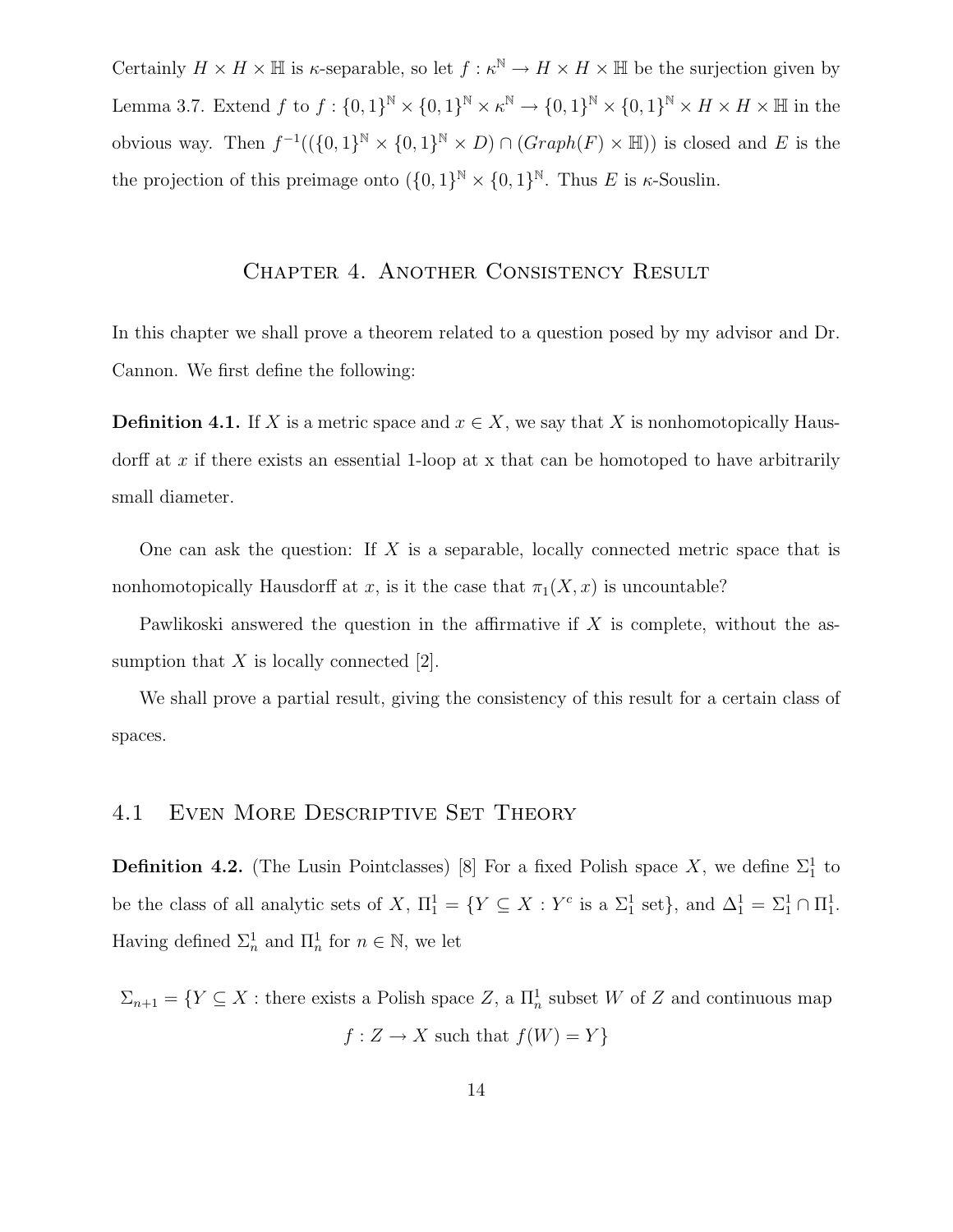$$
\Pi_{n+1}^{1} = \{ Y \subseteq X : Y^{c} \text{ is a } \Sigma_{n+1}^{1} \text{ set} \}
$$

$$
\Delta_{n+1}^{1} = \Sigma_{n+1}^{1} \cap \Pi_{n+1}^{1}
$$

The Lusin pointclasses are often given in the following diagram:



A class that lies to the left of another class is contained in that class (e.g.  $\Pi_1^1 \subseteq \Delta_2^1$ ). The class  $\Delta_1^1$  is the class of Borel sets. The Lusin pointclasses are closed under continuous preimages, countable unions, countable intersections, and under cross products with Polish spaces, i.e. if X and Y are Polish spaces and  $A \subseteq Y$  is of pointclass  $\mathcal J$  in Y, then  $X \times A$  is of pointclass  $\mathcal{J}$  in  $X \times Y$ . Also, the pointclasses  $\Sigma_n^1$  are each closed under continuous images.

**Definition 4.3.** If  $\mathcal J$  is a Lusin pointclass, we shall say that a space X is standard  $\mathcal J$  if it is homeomorphic to a  $\mathcal J$  subspace of a Polish space.

We shall make use of the following:

**Theorem 4.4.** [\[9\]](#page-23-8) If X is a Polish space and  $Y \subseteq X$  is a  $\Sigma^1_2$  subset, then we can write  $Y = \bigcup_{\alpha < \aleph_1} B_\alpha$ , where each  $B_\alpha$  is a Borel subset of X.

# <span id="page-19-0"></span>4.2 Statement of our Consistency Result and its Proof

<span id="page-19-1"></span>Our result is the following:

**Theorem 4.5.** (ZFC+MA +  $\neg$  CH) Suppose Y is a standard  $\Pi_1^1$  space and has a point x and a sequence of essential n-loops  $f_0, f_1, f_2, \ldots$  such that given any open neighborhood O of x, the images of all but finitely many of the  $f_i$  are contained in O. Then  $\|\pi_n(Y, x)\| = c$ .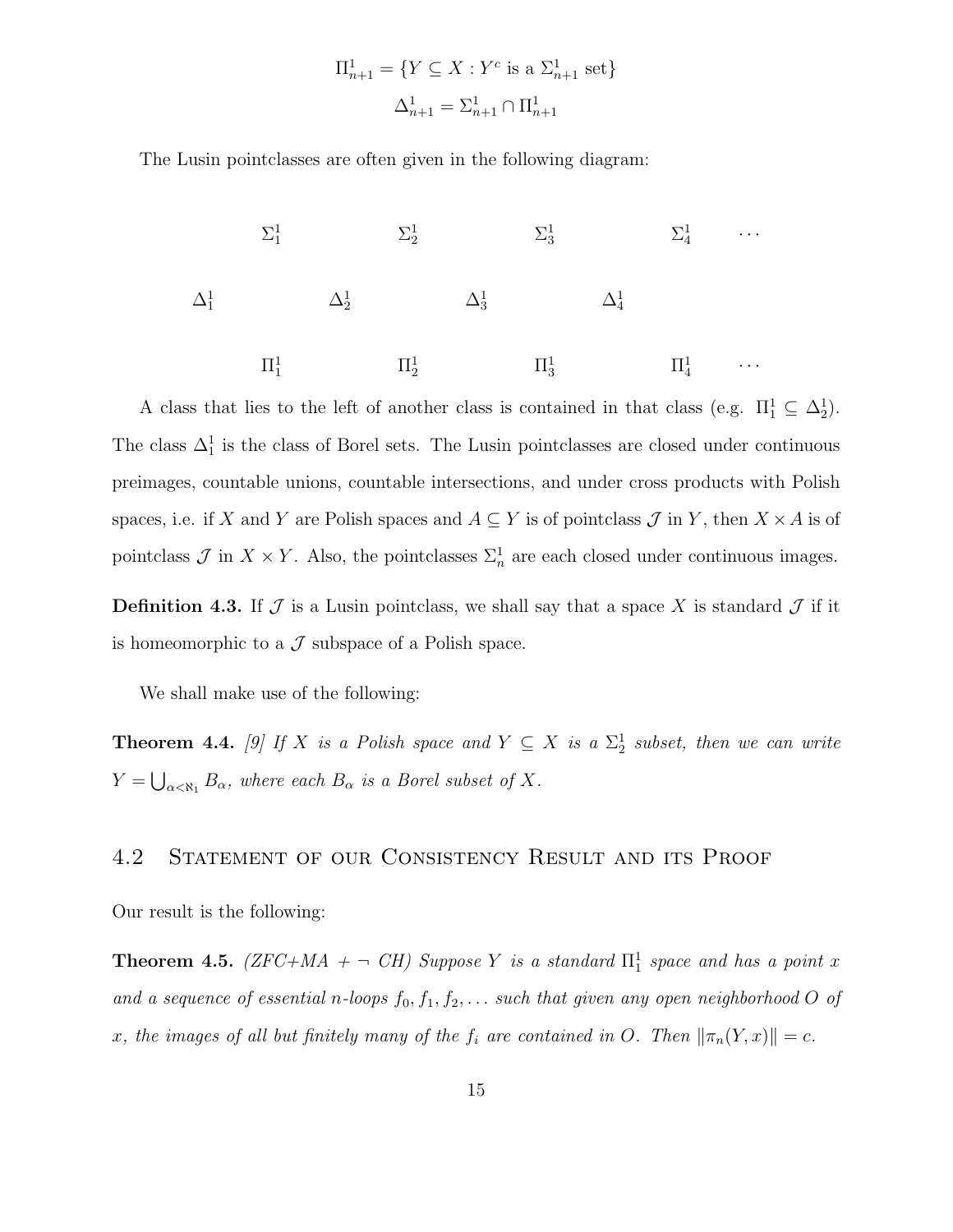We know that if the Zermelo-Fraenkel Axioms are consistent, then so is  $ZFC + MA + \neg$ CH [\[6\]](#page-23-5), so we will have shown that the following statement is also consistent with ZFC:

If  $X$  is a standard Borel space that is nonhomotopically Hausdorff at  $x$ , then  $\|\pi_1(X, x)\| = c.$ 

*Proof.* (of Theorem [4.5\)](#page-19-1) We assume ZFC + MA +  $\neg$  CH and fix Y, x and a set of n-loops at  $x \{f_i\}_{i\in\mathbb{N}}$  as given by the hypotheses. Let Y be a  $\Pi_1^1$  subspace of a Polish space X. We proceed as in Theorem [3.3.](#page-15-2) It is a straightforward argument in transfinite combinatorics to see that  $\|\pi_n(Y,x)\| \leq c$ . Given  $\alpha \in \{0,1\}^{\mathbb{N}},$  let  $f_k^{\alpha}$  be  $f_k$  if  $\alpha(k) = 1$ , and be the constant loop at  $x_0$  otherwise. For  $\alpha \in \{0,1\}^{\mathbb{N}},$  let  $f^{\alpha} = f_0^{\alpha(0)} * f_1^{\alpha(1)} * f_2^{\alpha(2)} * \cdots$ . We define an equivalence relation E on  $\{0,1\}^{\mathbb{N}}$  as follows:  $\alpha \sim \beta$  iff  $f^{\alpha}$  is homotopic to  $f^{\beta}$  in Y. Notice that the conclusion of Lemma [2.4](#page-10-1) holds in this situation. We again consider the equivalence relation as a subset of  $\{0,1\}^{\mathbb{N}} \times \{0,1\}^{\mathbb{N}}$ , calling it E again. By our proof of Theorem [2.2,](#page-6-1) we need only prove that  $E \in \mathbb{BP}$ . For this, we show that E is  $\Sigma^1_2$ . Taking this for granted, we will know that E is a union of  $\aleph_1$ -many Borel sets, and since  $\aleph_1 < c$  and we are assuming Martin's axiom, we have by Theorem [3.4](#page-16-3) that  $E \in \mathbb{BP}$ .

To see that E is  $\Sigma_2^1$ , we again let H be the space of all n-loops at x in the space X, and  $\mathbb H$  be the space of all homotopies of *n*-loops at x in the space X. Let

$$
J \subseteq H \times H \times \mathbb{H} \times [0,1]^n \times [0,1]^n \times [0,1]^{n+1} \times X \times X \times X
$$

be the graph of the continuous function  $(f, g, F, \lambda_0, \lambda_1, \lambda_2) \mapsto (f(\lambda_1), g(\lambda_1), f(\lambda_3))$ , so that J is closed. Let

$$
K = H \times H \times \mathbb{H} \times [0, 1]^n \times [0, 1]^n \times [0, 1]^{n+1} \times Y^c \times X \times X
$$
  
\n
$$
\bigcup
$$
  
\n
$$
H \times H \times \mathbb{H} \times [0, 1]^n \times [0, 1]^n \times [0, 1]^{n+1} \times X \times Y^c \times X
$$
  
\n
$$
\bigcup
$$
  
\n
$$
H \times H \times \mathbb{H} \times [0, 1]^n \times [0, 1]^n \times [0, 1]^{n+1} \times X \times X \times Y^c
$$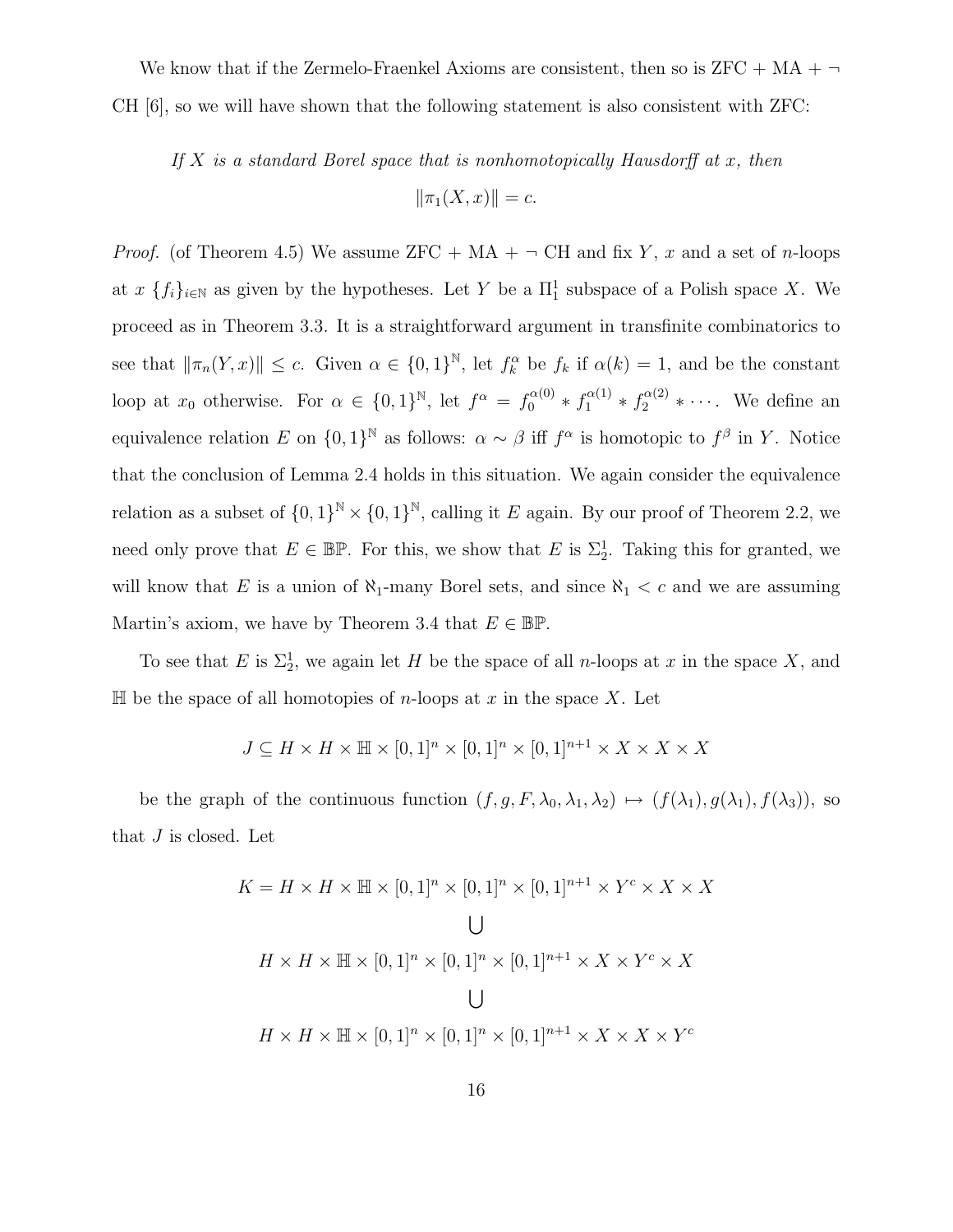As K is a finite intersection of analytic  $(\Sigma_1^1)$  sets, we have that K is analytic. Then  $J \cap K$  is analytic. Then the projection of  $J \cap K$  into  $H \times H \times \mathbb{H}$  is analytic, and the complement of this projection, which complement we call G, is a  $\Pi_1^1$  set in  $H \times H \times \mathbb{H}$ . Notice that  $G = \{(f, g, F) \in H \times H \times \mathbb{H} : f([0, 1]^n) \cup g([0, 1]^n) \cup F([0, 1]^{n+1}) \subseteq Y\}$ . Letting  $D = \{(f, g, F) \in H \times H \times \mathbb{H} : F \text{ homotopes } f \text{ to } g\}$  as before, we have that  $G \cap D$  is  $\Pi_1^1$  as a finite intersection of two  $\Pi_1^1$  sets. Projecting  $G \cap J$  into  $H \times H$  we get a  $\Sigma_2^1$  set, and taking the preimage of this set into  $\{0,1\}^{\mathbb{N}} \times \{0,1\}^{\mathbb{N}}$  under the continuous map  $(\alpha,\beta) \mapsto (f^{\alpha},f^{\beta})$ we get our relation  $E$ , and so we are done, since the Lusin pointclasses are closed under continuous preimages.  $\Box$ 

To see that we cannot drop strong set theoretic assumptions for our method of proof, we mention that  $\Sigma_2^1$  sets need not have the property of Baire (such is the case in Goedel's constructible universe  $\mathcal{L}$ ).

# <span id="page-21-0"></span>4.3 A Large Cardinal Result

We finish this chapter by noting that if we assume the hypotheses of Theorem [4.5,](#page-19-1) substituting  $\prod_n^1$  in the hypotheses for  $\prod_1^1$ , then we can show that the equivalence relation that we call E is  $\Sigma_{n+1}^1$  in almost exactly the same way.

**Definition 4.6.** If X is a Polish space, then we define the class of projective sets,  $\mathbb{P}$ , as follows:

$$
\mathbb{P}=\bigcup_{i=1}^\infty \Sigma^1_i=\bigcup_{i=1}^\infty \Pi^1_i=\bigcup_{i=1}^\infty \Delta^1_i
$$

We say that a space is standard projective if it is a homeomorph of a projective subspace of a Polish space.

**Definition 4.7.** A cardinal  $\kappa$  is called inaccessible if it is uncountable, regular (for any  $\lambda < \kappa$ , there is no unbounded mapping  $f : \lambda \to \kappa$  and for each  $\lambda < \kappa$  we have that  $||\mathcal{P}(\lambda)|| < \kappa$ .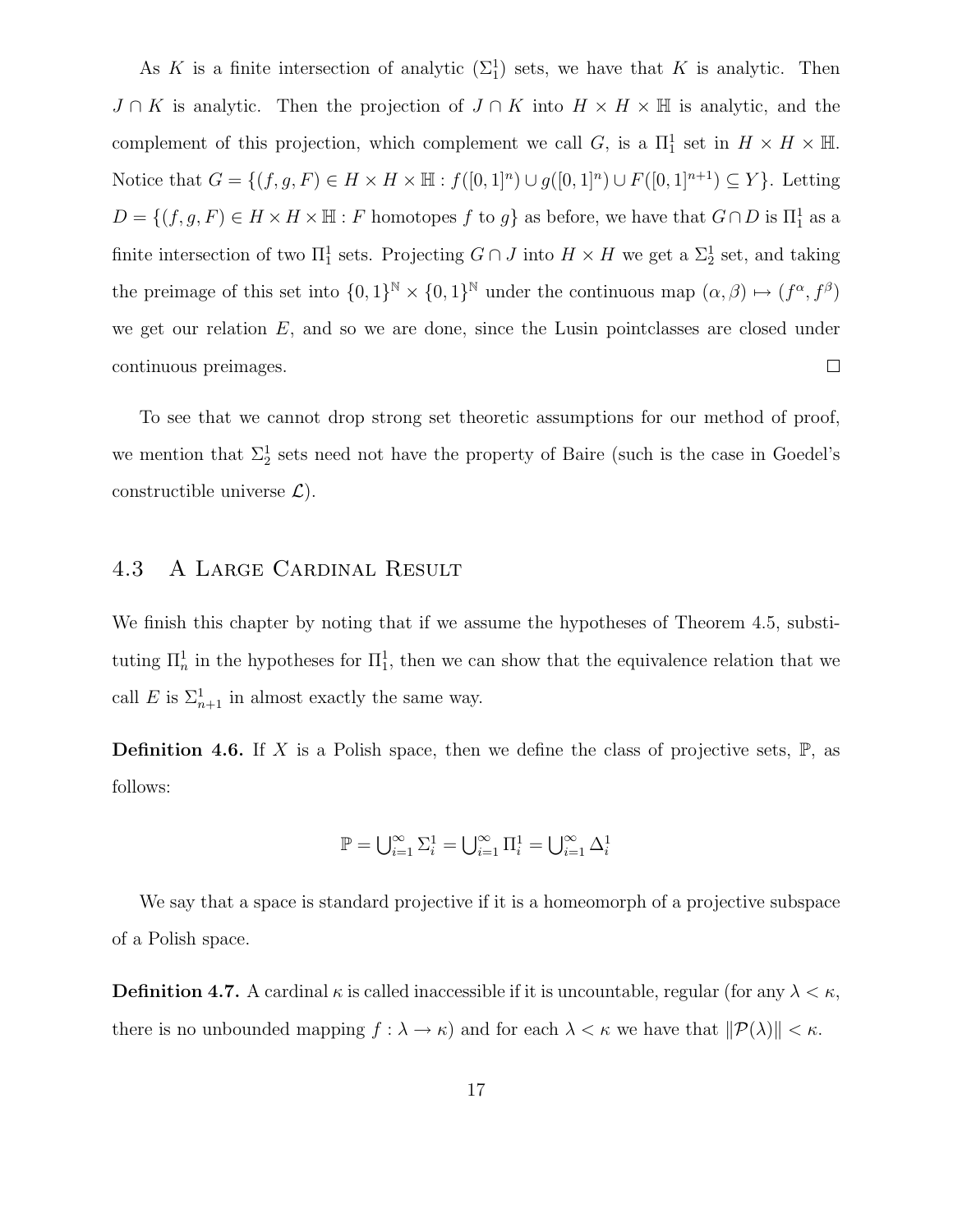We call the assertion that there exist inaccessible cardinals IC. We have the following consistency theorem:

<span id="page-22-0"></span>**Theorem 4.8.** [\[8\]](#page-23-7) If the theory ZFC + IC is consistent, then the following statement is consistent with ZFC:

If  $X$  is a Polish space, then every projective subset of  $X$  has the property of Baire.

We finally claim:

Corollary 4.9. (ZFC + IC is consistent) The following statement is consistent with ZFC:

Assume  $X$  is standard projective and has a point  $x$  and a sequence of essential n-loops  $f_0, f_1, f_2, \ldots$  at x such that given any open neighborhood O of x, the images of all but finitely many of the  $f_i$  are contained in O. Then  $\|\pi_n(Y, x)\| = c$ .

*Proof.* Assume the hypotheses, including  $ZFC + IC$  is consistent. Then by Theorem [4.8,](#page-22-0) we can assume that any projective set in a Polish space is in  $\mathbb{BP}$ . Certainly  $\|\pi_n(X, x)\| \leq c$ . As X is projective, it is in  $\prod_n^1$  for some n, so the equivalence relation E as defined in Theorem [4.5](#page-19-1) is  $\Sigma_{n+1}^1$ , so  $E \in \mathbb{BP}$ , so we are done by the proof of Theorem [2.2.](#page-6-1)

 $\Box$